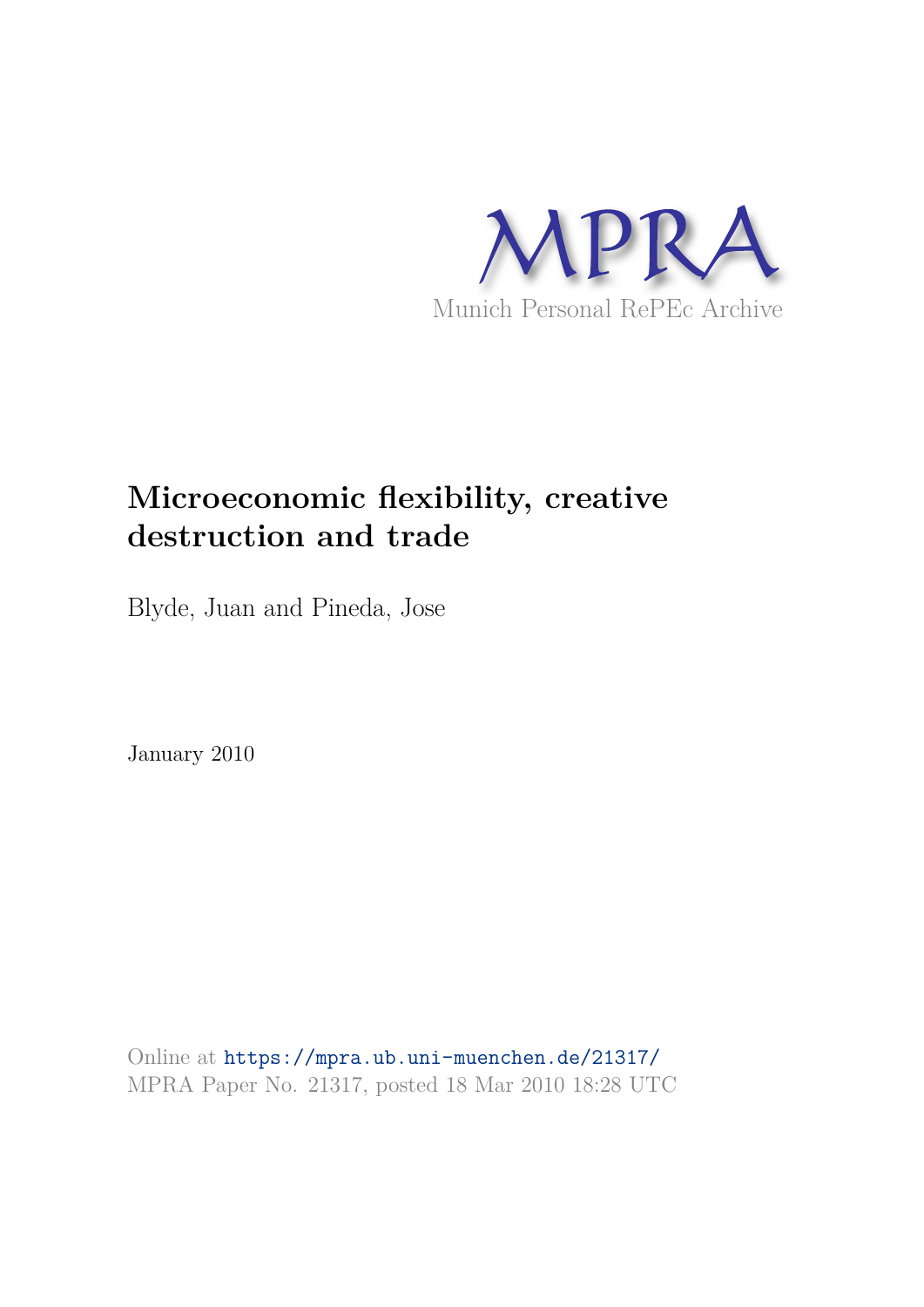# **Microeconomic flexibility, creative destruction and trade**

Juan Blyde<sup>∗</sup>

 José Pineda Inter-American Development Bank United Nations Development Program

January, 2010

#### **ABSTRACT**

We investigate whether greater microeconomic flexibility facilitates the process of creative destruction in the context of new trade models with heterogeneous firms (Bernard et al., 2003 and Melitz, 2003). In these models, freer trade increases aggregate productivity because high-efficiency plants expand through exporting and low-efficiency plants exit the market. However, factor reallocation could be negatively affected by the presence of microeconomic frictions. We use these insights of the theory to analyze whether a reduction in trade costs increases the probability of becoming an exporter relatively more in industries with greater microeconomic flexibility and whether plant exit driven by trade costs declines is more likely in industries with lower frictions. Using plant level data from Venezuela, we report results supporting these predictions.

JEL No. F13, F14, L1, O12 Key word: Trade costs, microeconomic frictions, resource reallocation

<u>.</u>

## **I. Introduction**

<sup>∗</sup> Correspondence address: Juan Blyde. Inter-American Development Bank, 1300 New York Ave., NW, Washington DC, 20755, U.S. Phone: (202) 623-3517, Fax (202) 623-2995. E-mail: juanbl@iadb.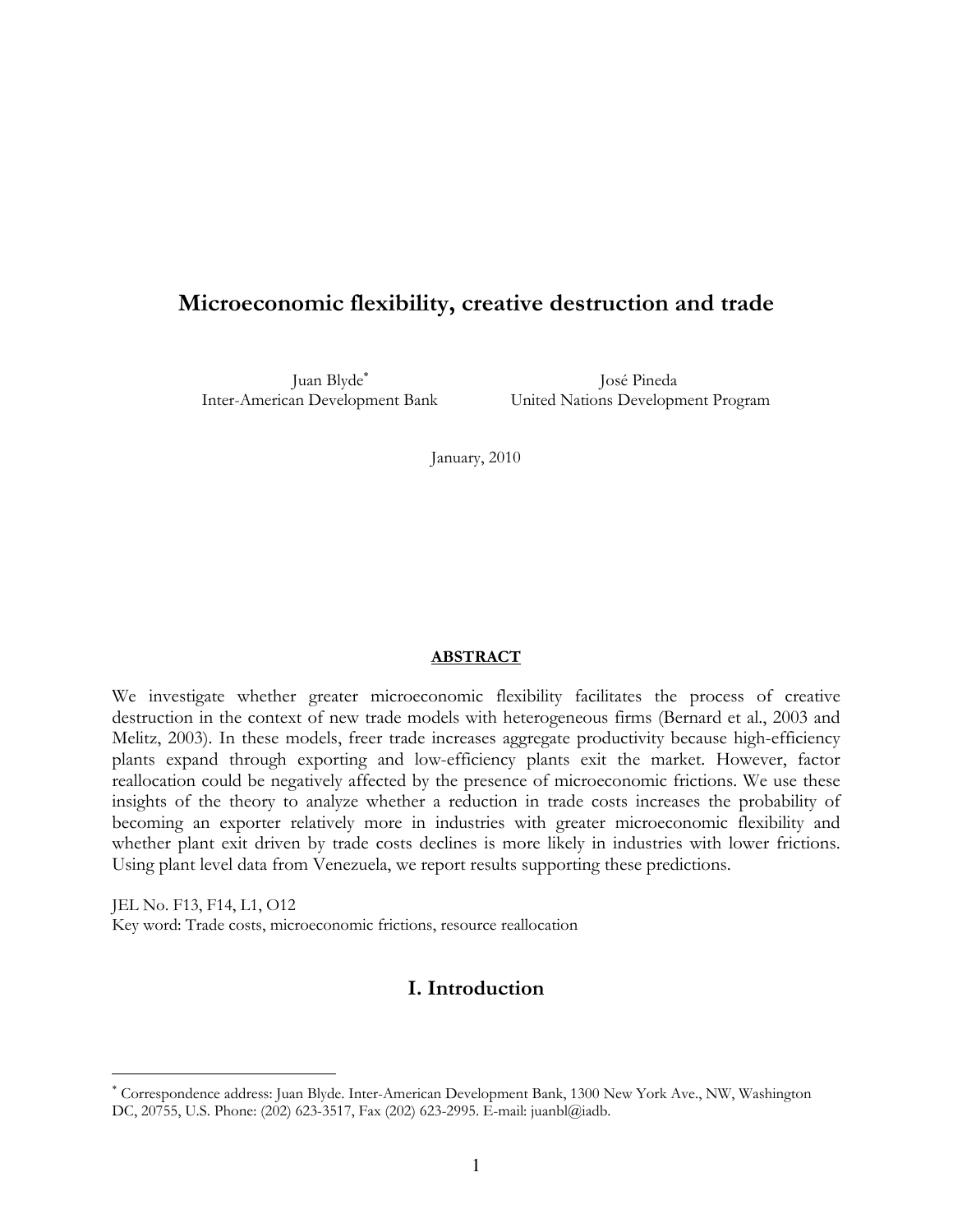It is increasingly recognized that the process of creative destruction is one of the core components of economic development. Popularized by Schumpter, the notion that innovative entry is the force that sustain long-term economic growth even as it renders obsolete and consequentially destroys value of established processes, products or firms, has not only been formalized many times in the profession (see e.g. Segerstrom, Anant, and Dinopoulos, 1990, Aghion and Howitt, 1992) but has also found strong support in the empirical literature. Plant level studies, for example, increasingly show that an important share of aggregate productivity growth, in both developed and developing countries, arises by the reallocation of resources from low to high productivity plants (see e.g., Bernard and Jensen, 1999, Foster, Haltiwanger and Krisan, 1998 and Bartelsman, Haltiwanger and Scarpetta, 2004). This highlights the role of creative destruction on productivity growth.

New trade models with heterogeneous firms (Bernard et al., 2003 and Melitz, 2003) suggest that international trade play a significant role in this reallocative process across firms. Indeed, consistent empirical evidence supporting these trade-induced reallocation channels has been found in Bernard et al., (2006), Blyde, Iberti and Moreira (2009) and Eslava et al., (2009). However, there is relatively less investigation on how the presence of microeconomic frictions affects this tradeinduced reallocative process. This paper is a contribution to fill this gap in the literature.

We use the predictions of the new trade models with heterogeneous firms to explore the workings of creative destruction in the presence of microeconomic rigidities. In these new models, trade raises the economy's average productivity by weeding out the low and boosting the high productivity firms. Therefore, we test whether a reduction in trade costs increases the probability of becoming an exporter relatively more in industries with lower microeconomic frictions, and whether falling trade costs raises the prospects of plant exit relatively more in more flexible industries.

Our analysis contributes to three literatures. First, we examine specific channels by which microeconomic distortions affect the reallocation of resources across firms of different productivity levels. This is associated with a recent surge of studies indicating that the presence of distortions account for large differences between developed and developing countries in the efficiency of

 $\overline{a}$ 

The views and interpretations in this paper are strictly those of the authors and should not be attributed to the Inter-American Development Bank, its Board of Directors, or any of its member countries, or the United Nations Development Programme.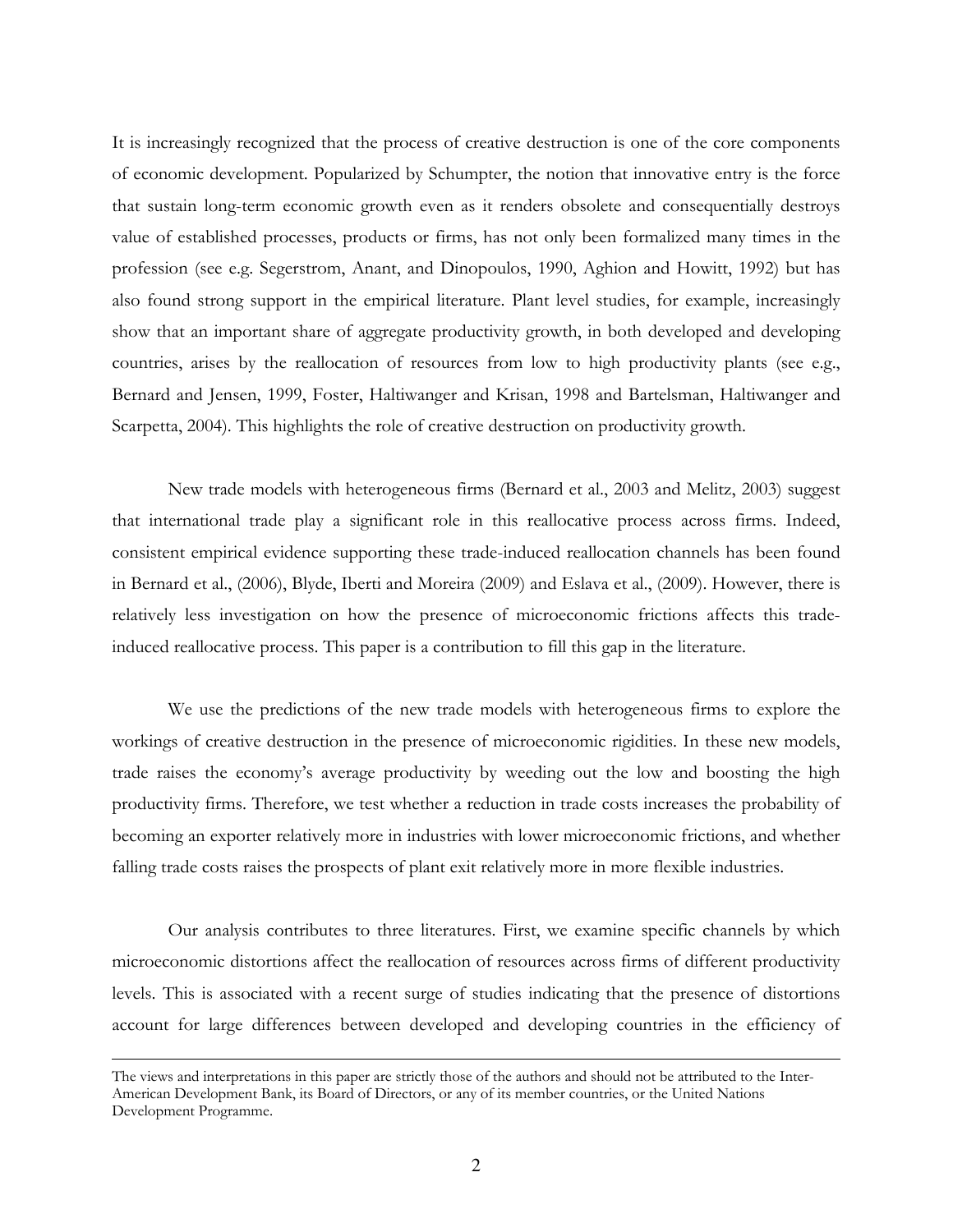resource allocation across heterogeneous firms (Hsieh and Klenow, 2009; Restuccia and Rogerson, 2008 and Alfaro et. al., 2008). By testing various mechanisms of factor reallocation and their frictions, our paper provides concrete examples to this literature regarding some of the channels by which distortions affect an efficient allocation of resources across plants.

Second, our results highlight the limited role of trade in boosting aggregate productivity in economies that are highly distorted with microeconomic frictions. A large cross-country empirical literature has examined the effects of trade on economic performance. While many studies have found that trade have positive effects on income (Dollar, 1992; Ben David, 1993; Sachs and Warner, 1995; Frankel and Romer, 1999 and Wacziarg and Welch, 2003) others have casted doubts about the robustness of these aggregate results (Rodriguez and Rodrik, 2001, and Rodrik et al. 2004). A more recent literature (Freund and Bolaky, 2008 and Kambourov, 2009) contributes to clarify some of the controversy by showing that there is a positive relationship between trade and income per-capita in flexible economies, but not in economies that are highly distorted with regulations. This work is important because it highlights the potential limits of trade openness in boosting income in economies with various types of frictions. Our work advances this discussion even further by showing some of the specific channels by which microeconomic frictions interfere with the capacity of trade to enhance economic performance.

Finally, our research contributes to a more general literature of creative destruction and its impediments. Several factors, from constrained contracting ability in labor markets to underdeveloped financial markets, have been suggested to slow down the required reallocation and restructuring inherent of creative destruction processes (see e.g. Caballero and Hammour, 1994, Caballero and Hammour, 2000). However, empirical evidence not only on the role of these and other microeconomic frictions in hampering creative destruction but also on the channels through which these distortions operate is still relatively scarce. In the context of this paper, the notion of creative destruction is related to the prediction that the most efficient plants are likely to expand through exporting when trade costs are reduced and the less efficient plants are likely to exit the market as a result. By analyzing the extent to which this process is hampered by microeconomic frictions, the paper helps to understand why some processes of creative destruction might never take place.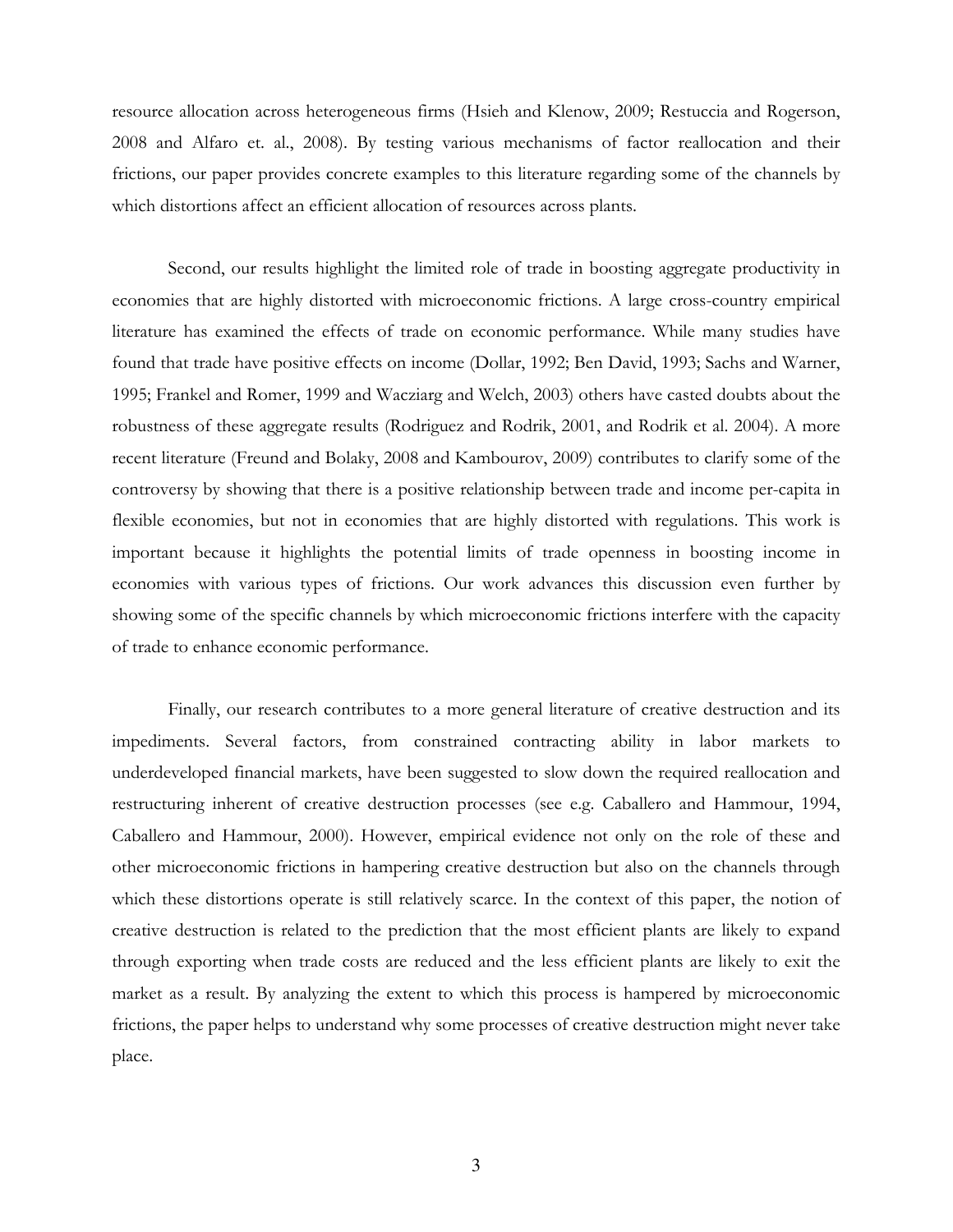The paper proceeds as follows. Section 2 presents a summary of the reallocation effects predicted by the new trade models with heterogeneous firms and explains how the predictions can be used to analyze the impact of microeconomic rigidities on the process of creative destruction. Section 3 describes the various datasets used in the analysis. The empirical results are also presented in this section. Section 4 concludes.

#### **II. Theoretical Background**

A large empirical literature using microeconomic data have found a positive correlation between international trade and the productivity of the plant, although the evidence is still mixed regarding the causality of this relationship (see e.g. Aw, Chung, and Roberts, 2000; Bernard and Jensen, 1999; Bernard and Jensen, 2004; Clerides, Lach, and Tybout, 1998; Harrison, 1994; Pavcnik, 2002; Alvarez and Lopez, 2005; and Fernandes, 2007). Much less controversial, however, is the role that international trade plays in boosting aggregate productivity by reallocating resources from low to high efficiency plants. An increasing body of evidence indicates that a large share of aggregate productivity growth arises from the reallocation of resources from low to high productivity plants (see e.g., Bernard and Jensen, 1999, and Bartelsman, et. al., 2004) and new trade models with heterogeneous firms indeed suggest that international trade plays an important role in this reallocative process (Bernard et al., 2003 and Melitz, 2003). Consistent empirical evidence supporting these trade-induced reallocation channels has been found in Bernard et al., (2006), Blyde, Iberti and Moreira (2009) and Eslava et al., (2009).

These new trade models with heterogeneous firms provide an excellent framework to investigate the process of creative destruction and its obstacles because they lay out the specific mechanisms by which trade weeds out the low productivity and boost the high productivity firms. In this section we present a brief summary of one of these models, the Melit'z model, in order to highlight the theoretical predictions that guide our empirical analysis.

The trade model in Melitz (2003) is characterized by monopolistic competition in which each variety is produced by a single firm, and there is free entry into the industry. All firms use the same technology represented by a cost function with constant marginal costs and a fixed production cost, but firms are heterogeneous in terms of their intrinsic productivity. The model assumes the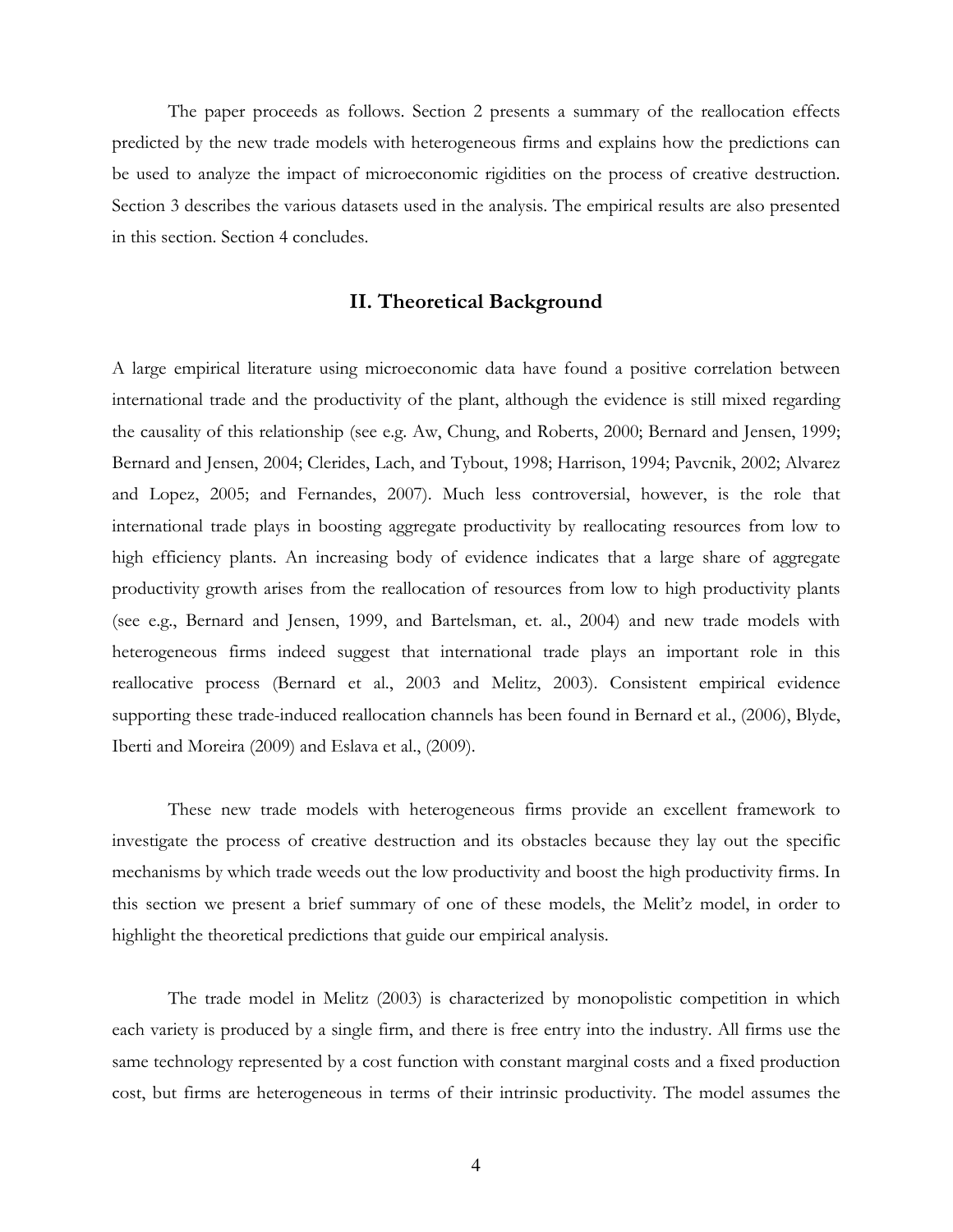existence of an unbounded pool of prospective entrants into the industry. To enter the industry, firms must make an initial investment, or fixed entry cost, and only afterwards they learn about their productivity. The firm will produce if profits are positive, otherwise it will exit immediately.

Trade is costly in the sense that to export a manufacturing variety to a particular market, a firm must incur in a fixed export cost which is different (and additional) to the fixed cost of production. The firm also faces variable trade costs, which take the standard iceberg formulation. These fixed and variable trade costs mean that, depending on their productivity, some firms may choose not to export in equilibrium. Specifically, the less productive firms will produce exclusively for the domestic market and only the most productive firms will be able to export.

In this model, a reduction in trade costs induces a reallocation of resources from low to high productivity plants. The reallocative process associated to creative-destruction works as follows: falling trade costs implies greater profits for the exporters which induce more entry. Specifically, lower trade costs reduce the productivity threshold for exporting which increases the number of firms which export. The new exporters are drawn from the most productive non-exporters firms and from the new entrants. The expansion of the more productive firms through exporting raises the demand for domestic inputs. As a result, domestic producers are hit by competition from foreign exporters, on the one hand, and by higher input prices on the other, which forces the least productive of these firms to exit the market. This completes the process of creative destruction. In summary, aggregate productivity gains occur because the most productive non-exporters begin to export when trade costs decline and the low productivity establishments exit the market as a result.

The workings of this model provide an excellent framework to test the specific channels by which microeconomic frictions deter a process of creative destruction induced, in this case, by international trade. Before getting into the details on how we do this, it is worth saying a few words about what we mean by microeconomic frictions. Generically, we define microeconomic frictions as all the bureaucratic, legal and institutional hurdles that increase the costs of opening and operating a business. These frictions could arise form government policies and regulations or from government deficiencies or red tape. For example, excessive bureaucratic procedures required to start or to close a business, to register property, to acquire a business license or to obtain construction or operating permits can all increase the costs of doing business. Similarly, stringent labor market regulations can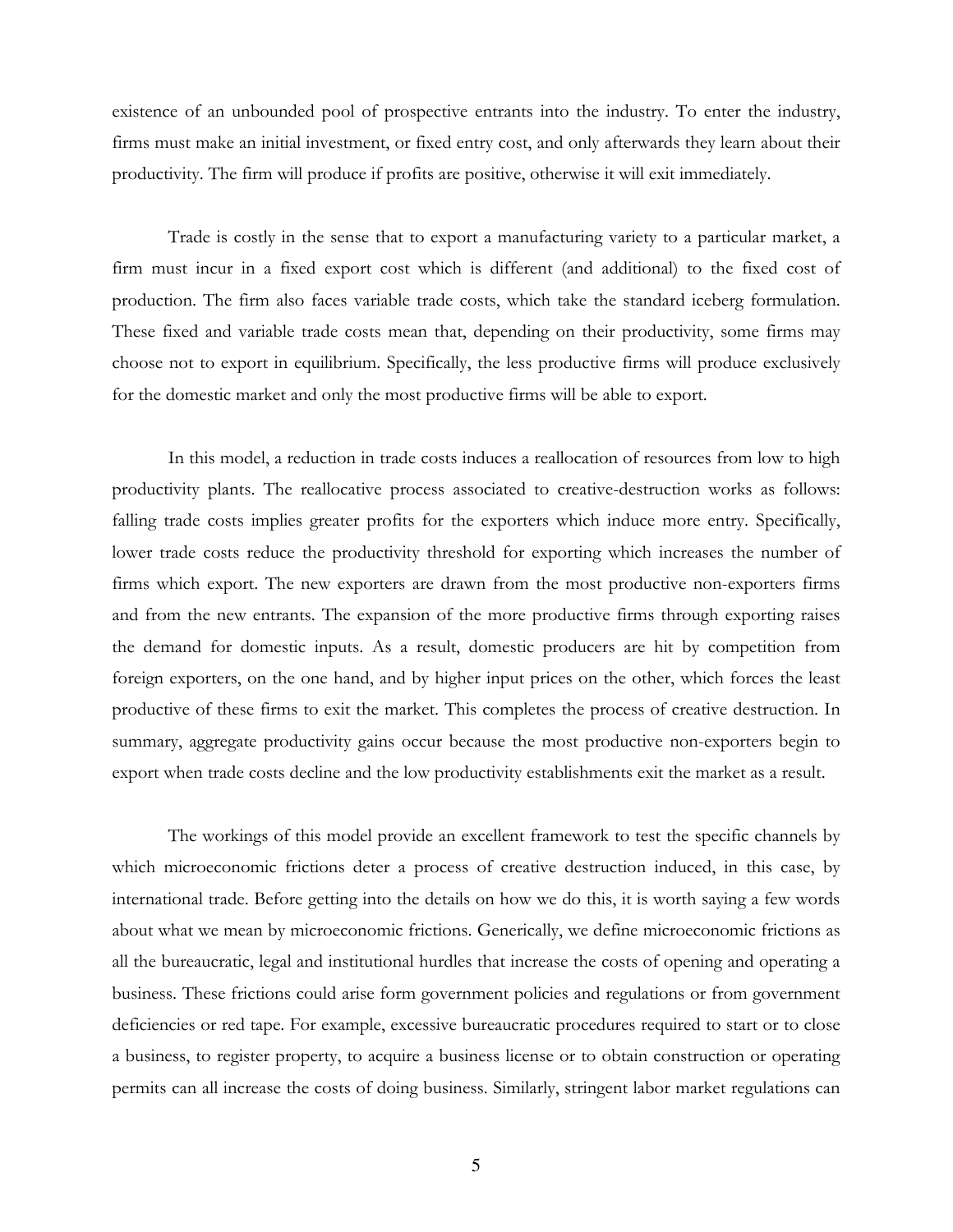make more difficult and costly the process of hiring and firing workers which in turn increases the adjustment costs of operating a firm. Equally, weak institutional environments can increase the costs of enforcing contracts by raising the time and the number of procedures that a firm must incur from filing a lawsuit to actual payment. All these are examples of microeconomic rigidities that can increase the costs of running a business.

In the context of the theoretical discussion presented above, a firm facing all these costs must draw a high level of productivity in order to earn sufficient revenues to cover them and satisfy the zero-profit productivity cutoff. This implies that in industries with large microeconomic rigidities, only firms with very high productivity draws will be able to produce profitably and become exporters. On the contrary, in industries with low microeconomic frictions, the much lower zeroprofit productivity cutoff means that the chances that a prospective firm will be able to produce and potentially become an exporter are higher. This feature provides the basis for our inference strategy in the context of the main insights of Melitz's model. In particular, the predictions of the model that we want to test are: i) a decrease in variable trade costs increases the probability of becoming an exporter relatively more in industries with lower microeconomic frictions, and ii) a decrease in variable trade costs raises the probability of firm exit relatively more in industries with lower microeconomic rigidities. The next section describes an empirical model to test these predictions.

## **III. Empirical Analysis**

## **III.1 Model Specification**

The previous section suggests that the market selection effects of trade reductions are larger in industries with lower microeconomic frictions. Based on this implication, our empirical approach is to test for a differential effect of changes in trade costs in industries that are more flexible. We estimate two models to analyze the two predictions stated above: one model for the probability of becoming an exporter and another model for the probability that a plant exit the market.

We use the following probit model to analyze the impact of falling trade costs on the probability that a non-exporting plant becomes an exporter: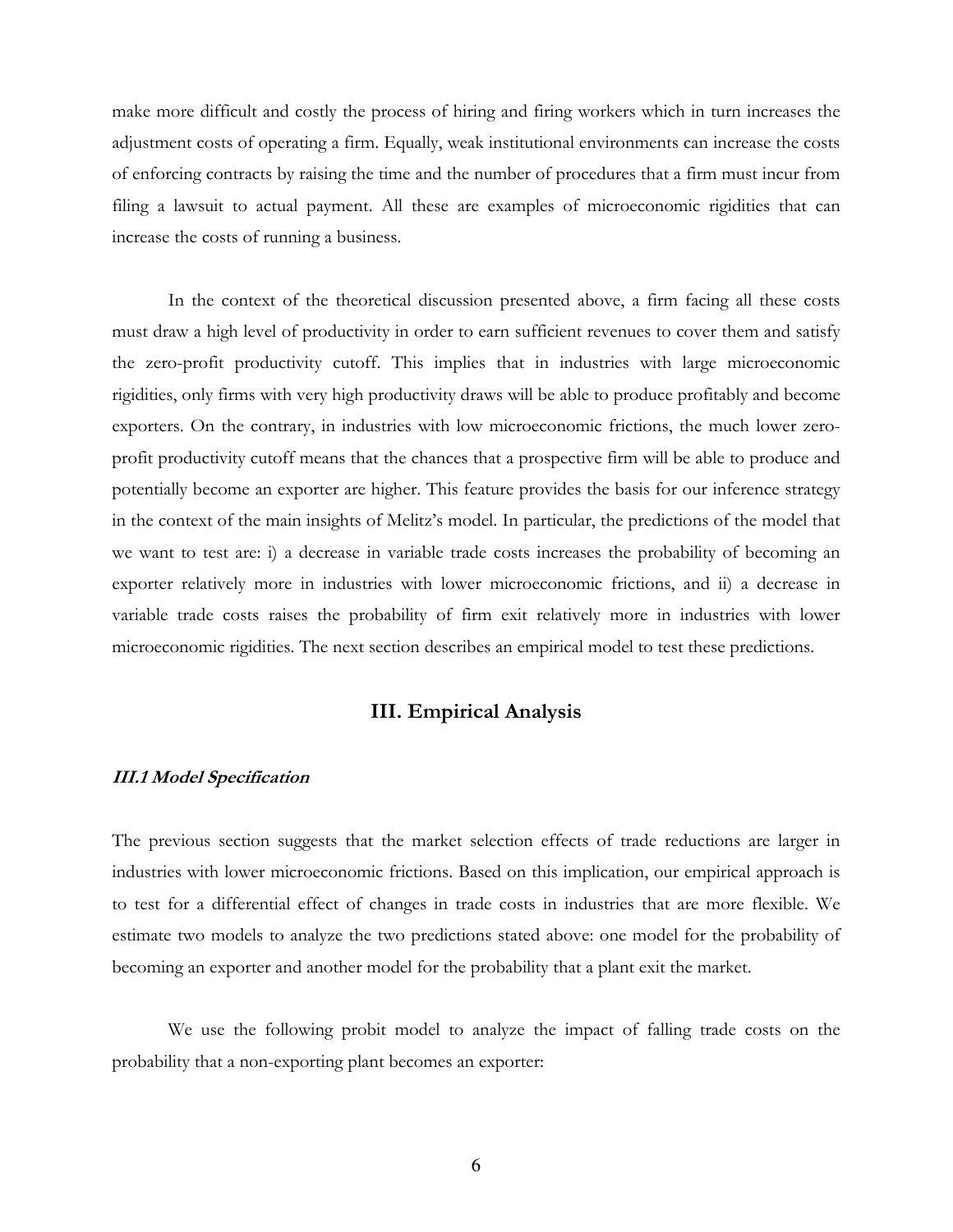$$
Pr(s_{ijt+1}) = \phi(\beta \Delta T a r_{jt-1} + \gamma X_{ijt} + \varphi \Delta T a r_{jt-1} F_j + \alpha_j + \alpha_t + \alpha_r)
$$
\n<sup>(1)</sup>

where  $s_{ijt+1}$  takes the value of 1 if plant *i* in industry *j* is a non-exporter in period *t* and becomes an exporter in period *t+1*;  $\Delta T a r_{jt-1}$  is the change in the tariff rate in industry *j* between *t-1* and *t*;  $X_{ijt}$  is a vector of plant characteristics,  $F_j$  is a measure of microeconomic frictions in industry *j* and  $\alpha_j$ ,  $\alpha_i$ and  $\alpha_r$  are industry, time and region effects respectively. Finally, the interaction term between the tariff rate and the measure of microeconomic frictions allows us to assess whether the effect of changes in trade costs on the probability of exporting is less significant in more rigid industries.

Equivalently, we use the following probit model to analyze the impact of falling trade costs on the probability of plant exit:

$$
Pr(e_{ijt+1}) = \phi(\beta \Delta T a r_{jt-1} + \gamma X_{jit} + \varphi \Delta T a r_{jt-1} F_j + \alpha_j + \alpha_t + \alpha_r)
$$
\n(2)

where  $e_{j i t+1}$  takes the value of 1 if plant *i* in industry *j* exits between periods *t* and *t*+1, and the rest of the variables are described as before. We estimate these models using plant level data from Venezuela.

#### **III.2 Data**

We use a panel of manufacturing plants drawn from the Venezuelan Industrial Survey (Encuesta Industrial de Venezuela). This is an annual survey of manufacturing conducted by the Venezuelan Statistics Agency, the *Instituto Nacional de Estadística* (INE). The survey covers manufacturing plants that employ at least five individuals and collects detailed information on plant characteristics, such as geographic location, manufacturing industry, production, value added, exports, employment, intermediate inputs, and investment. Capital stocks are constructed using the perpetual inventory method for each plant. A measure of total factor productivity is constructed using the Levinsohn and Petrin (2003) methodology.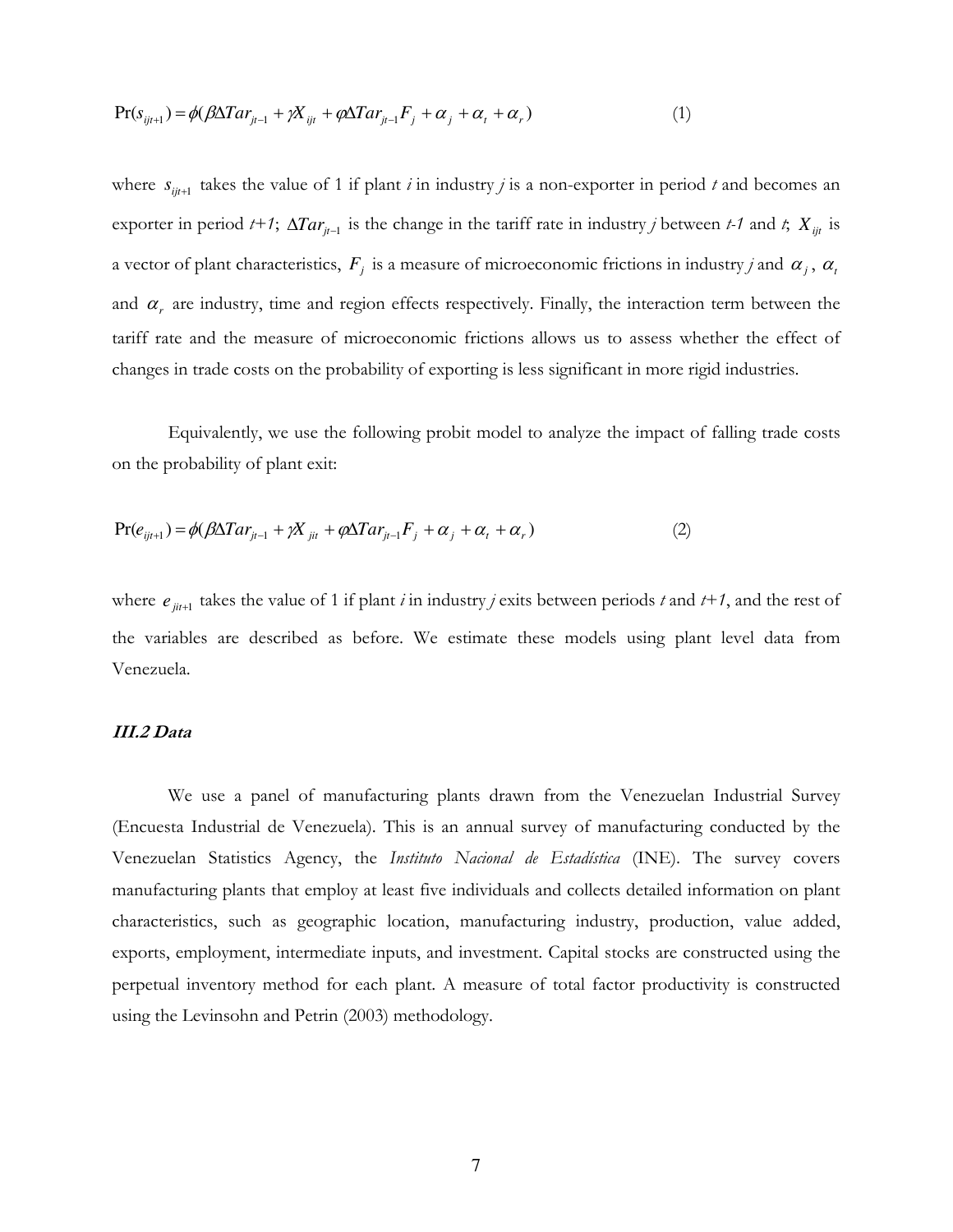Given the dynamic nature of the creative destruction process, we are interested in covering the longest time period possible. The available data spans from 1995 to 2004. The survey is conducted using a stratified random sample procedure with 828 strata corresponding to 4 occupational categories, 23 estates and 9 economic activities (ISIC revision 2 at 2 digits). Only the largest occupation category -that is plants with more than 100 employees- is treated like a census during this entire period of analysis. This implies that only the plant exits that are recorded in this occupational category represent "true" exits of the market and not the result of the random sampling process. Accordingly, we use only the plants in this occupational category which provides us with a panel of 6,431 observations. Table 1 shows a summary statistics of the main variables used from this survey.

Measuring microeconomic flexibility is a challenging exercise. One way is to look directly at regulations. For example, we could examine whether there are differences in labor regulations across industries and construct an index of labor regulation at the industry level similar to those that have been constructed at the country level (see e.g. Botero, Djankov, La Porta, Lopez-de-Silanes and Shleifer, 2004 and Heckman and Pagés, 2004). The problem with this approach, however, is that microeconomic flexibility depends not only on labor regulations but also on an array of many other factors, as mentioned before. Constructing various indices to provide a "big picture" of all these factors would be a formidable task, to say the least. Instead, we take a different route and construct a general measure of microeconomic flexibility following the methodology developed by Caballero, Engel and Micco (2004) (CEM henceforth).

The main idea behind this methodology is that a general degree of microeconomic flexibility can be captured by the speed at which establishments reduce the gap between their labor productivity and the marginal costs of such labor. According to the authors, an economy or industry is inflexible at the microeconomic level if these gaps persist over time. Conversely, a very flexible economy or industry, is one in which gaps disappear quickly because adjustments can be done promptly.

According to the authors, the theoretical underpinning of such estimation is based on an adjustment hazard model, where the change in the number of jobs in plant *i* in industry *j* between *t-1* and *t* is a probabilistic function of the gap between desired and actual employment: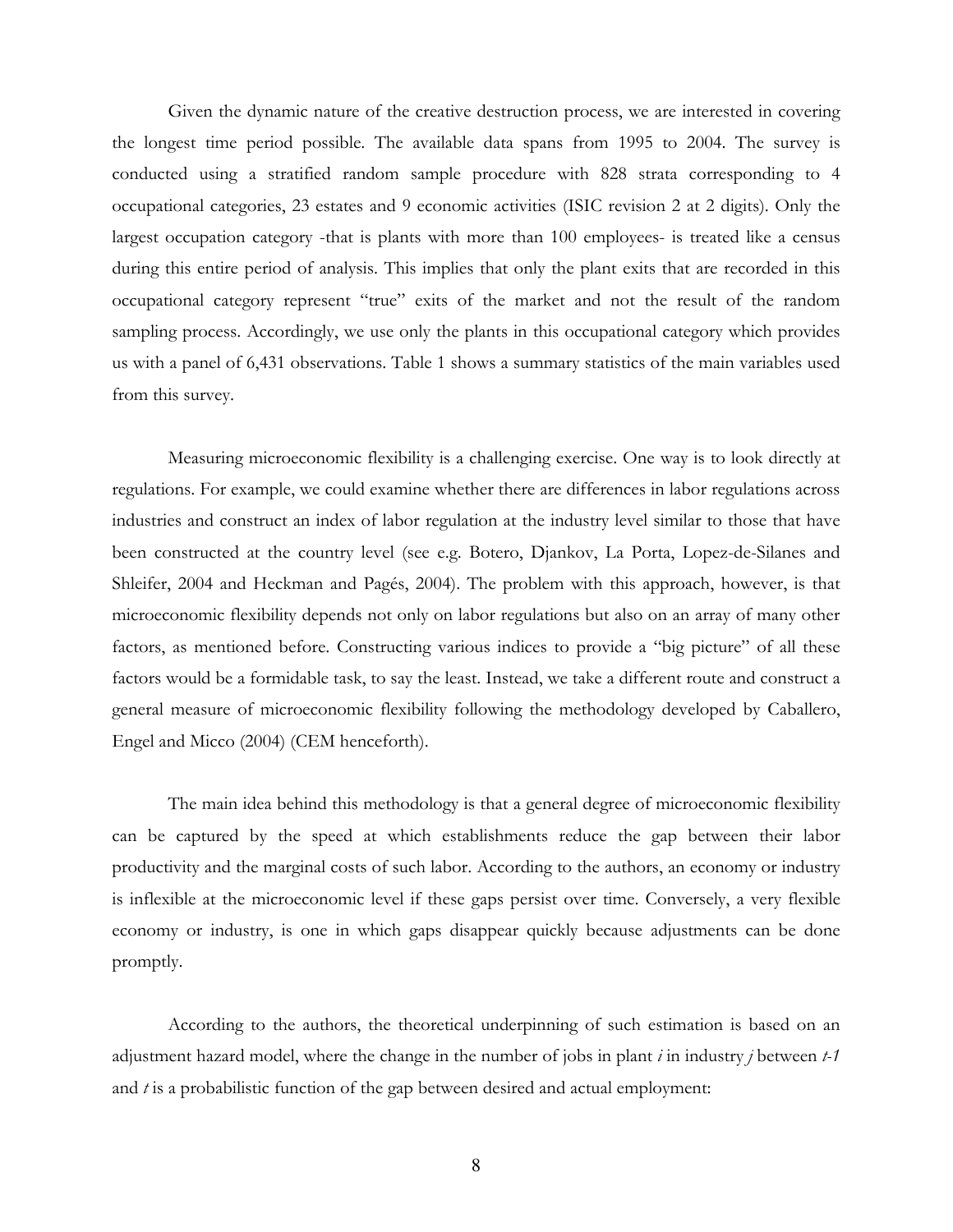$$
\Delta e_{ijt} = \psi_{ijt} (e_{ijt}^* - e_{ijt-1})
$$

where  $e_{ijt-1}$  is the logarithm of employment of plant *i* in industry *j* at time *t-1*,  $e_{ijt}^*$  is desired employment in period *t*,  $\psi_{ijt}$  is assume to be i.i.d. both across establishments and over time, takes values between 0 and 1 and has mean  $\lambda$  and variance  $\alpha\lambda(1-\lambda)$ , with  $0 \le \alpha \le 1$ . The degree of microeconomic flexibility is captured by  $\lambda$  which increases when  $\lambda$  approaches one and falls when  $\lambda$  declines. A key part of the calculation is to obtain good proxies for the desired level of employment. This is done employing observables like labor productivity and the average market wage (see CEM for details). The authors use firm-level data to estimate country-wide measures of microeconomic flexibility for Brazil, Chile, Colombia, Mexico and Venezuela. They found, for example, that Chile exhibits the highest degree of microeconomic flexibility while Venezuela the lowest.

While it is certainly useful to estimate an average country-wide measure of microeconomic flexibility, particularly to make comparisons across countries, the degree of microeconomic flexibility might not be necessarily the same across industries within the same country. For instance, the Venezuelan labor law establishes the right of workers and employers to negotiate collective bargaining agreements. These are agreements that are made between unions and employers and they normally establish several conditions for labor relations and the rights and obligations of the two sides. The collective bargaining agreements may cover everything from wages and fringe benefits to work rules, grievance procedures and the prerogative of union officials. While collective agreements can certainly be negotiated at the plant level, in Venezuela there is a general trend towards industrywide bargaining to set minimum conditions for all the plants in the industry. As union affiliation and its capacity to negotiate can vary markedly across industries, the outcome of these collective bargaining agreements are also be very different across industries. Similarly, there are industry variations in terms of investment approval or in obtaining business licenses. We exploit all this variation in the level of microeconomic frictions across industries in our empirical analysis. In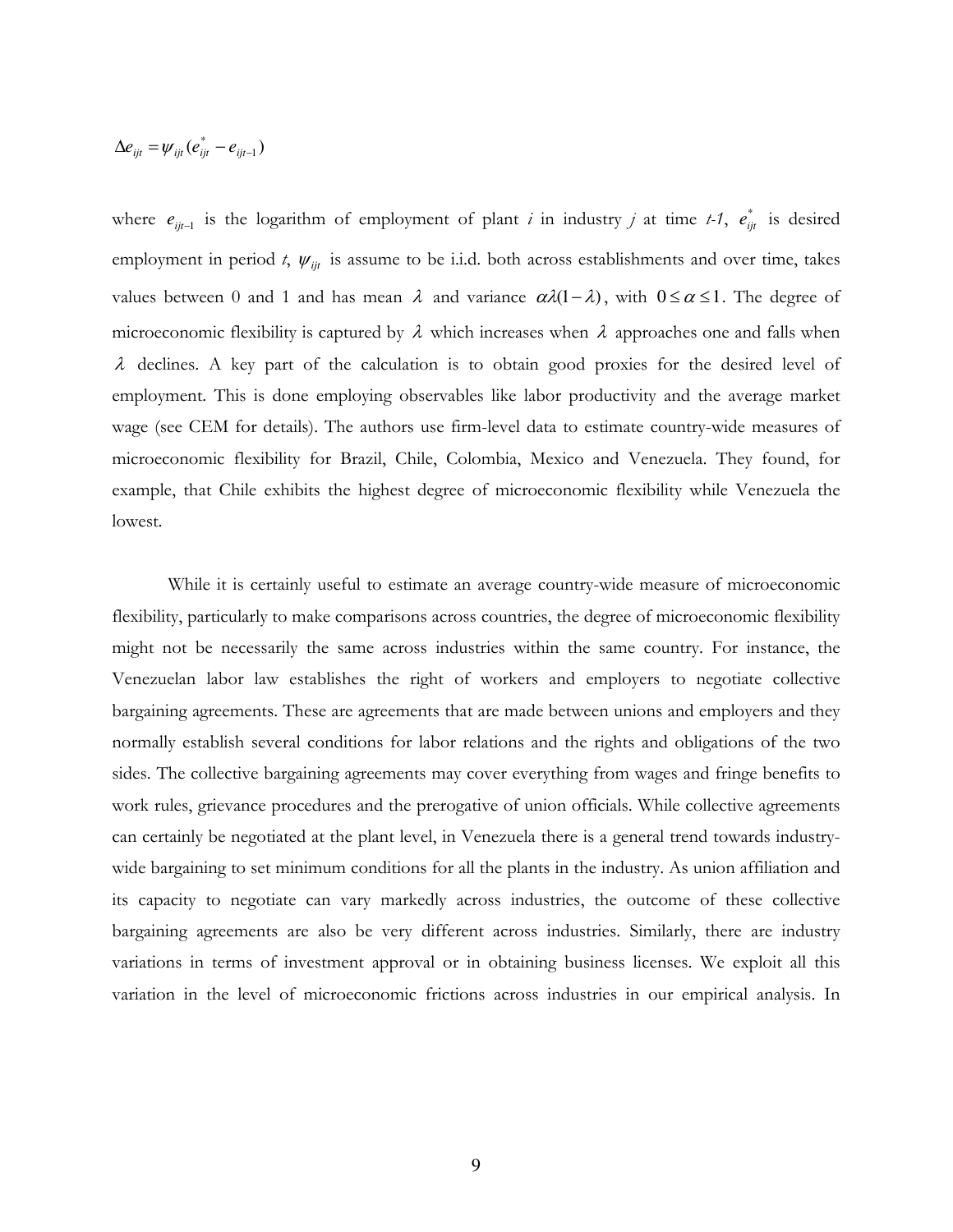essence, we use the methodology presented in CEM but estimate a measure of microeconomic frictions that varies across industries.<sup>1</sup>

Results are shown in Table 2. Microeconomic rigidity in Venezuela seems to vary greatly across industries from "footwear" (ISIC 324) exhibiting the lowest degree of frictions to "other chemicals" (ISIC 352) -with twice the degree of rigidity in footwear- showing the highest. Although the pattern is not uniform, a general trend is evident: the industries in the textile, wearing apparel and the leather sectors are the most flexible while the industries in the chemical and basic metal sectors are to be the most rigid.<sup>2</sup> The situation on the ground seems to support these findings. For instance, in Venezuela, besides the standard registering requirements, firms seeking to operate in sectors like processing of metals, production of construction of materials, energy industries, and chemical industries must submit an environmental-impact study with specific obligations that vary depending on the sector. Also, Venezuelan governments have traditionally conferred strategic importance to certain industries including hydrocarbons, basic chemical and basic metal industries. Projects in those industries must normally get an approval by Congress and sometimes by the executive branch (EIU, 2008). Finally, while investments in areas like basic metal and the energy sector have been opened to private capital, the share of public capital is normally high. The participation of the state in these industries could act as a friction as it is more difficult, for instance, to adjust employment levels in times of recessions.

The ad valorem tariff rates used in the probit models come from Nicita and Olarreaga (2006). The information refers to applied tariff rates which take into consideration preference schemes. The data is provided at the 3 digit ISIC revision 2 industry level, where the rate in industry *j* is the import weighted average across all products in *j*. Table 2 reports the information for three alternative years. The average tariff rate in Venezuela and its dispersion increased from 1995 to 2000, but declined since then. Between 2000 and 2005, the external protection rate fell in 21 out of 27 industries.<sup>3</sup>

<u>.</u>

<sup>&</sup>lt;sup>1</sup> To emphasize the existence of microeconomic distortions, we present the index as a measure of microeconomic frictions rather than an index of microeconomic flexibility as presented by CEM. Therefore, our measure is equal to one over the index constructed as in CEM.

 $2$  We have excluded the petroleum refineries (ISIC 353) and the miscellaneous petroleum and coal products (ISIC 354) from the analysis because they are organized in a manner that is inconsistent with the underlying behavioral trade model; that is, they are organized as monopolies, are mostly state-owned and produce with very few plants.

<sup>&</sup>lt;sup>3</sup> The theoretical models described above contemplate symmetric reductions in trade costs, i.e., both inbound and outbound trade costs change in the same way. The correlation between Venezuela's inbound tariffs and its outbound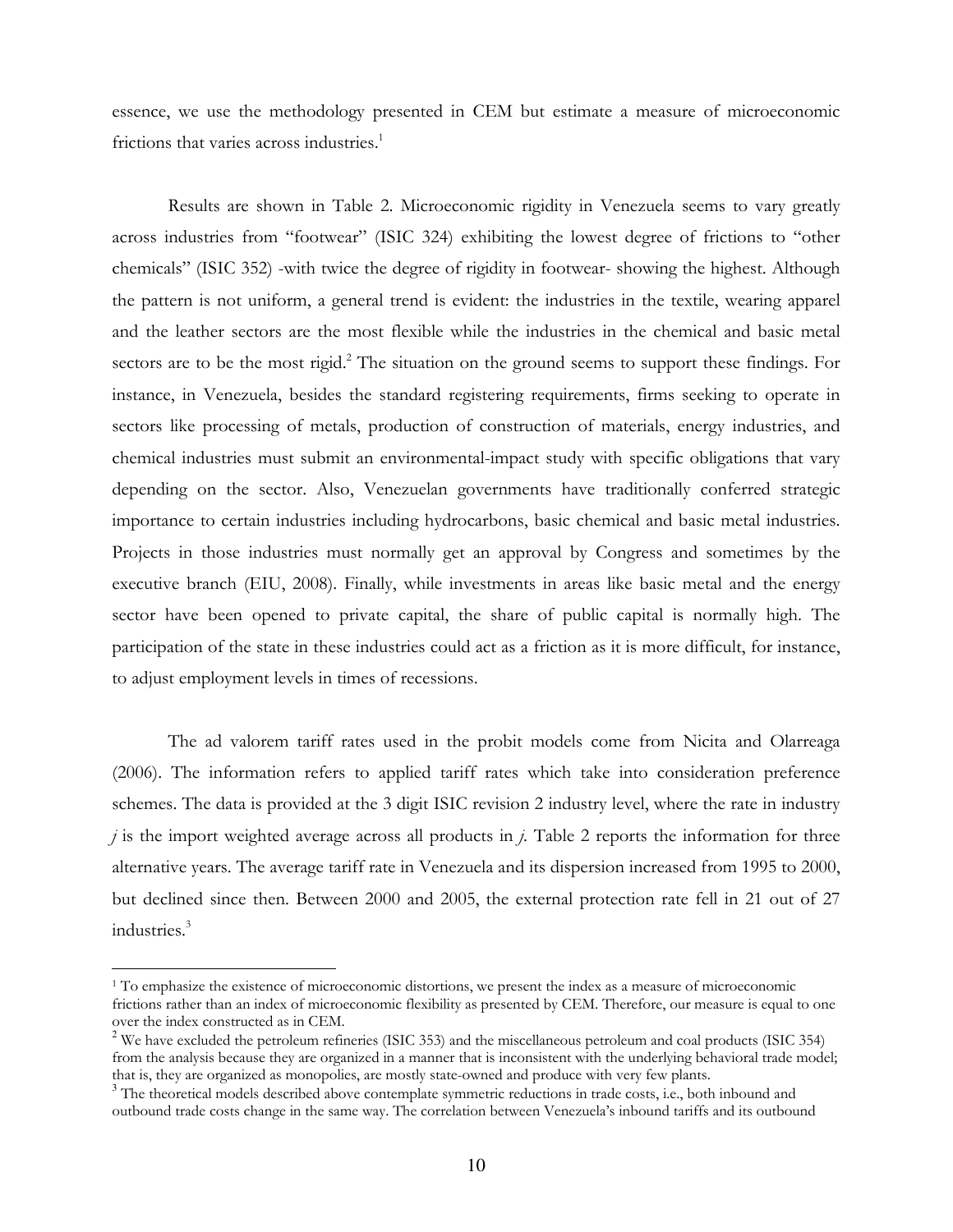#### **III.3 Empirical Results**

Before testing the predictions of the model stated above, we would like investigate whether firms that exit are in general less productive than firms that do not exit, and whether exporters are more productive than the non-exporters. This is shown in Table 3. Each row in the table reports results from a separate regression of the following form:

$$
\ln(TFP_{ii}) = \alpha + \beta L_{ii} + \gamma X_i + \alpha_j + \alpha_t + \alpha_r + \varepsilon_{it}
$$
\n(3)

where the dependent variable is the TFP of plant;  $L_i$  is the plant's labor force (a proxy for size);  $X_i$ is a dummy equal to 1 if the plant exit during the sample period (regression in row 1), if the plant is a non-exporter and eventually becomes an exporter (regression in row 2); and  $\alpha_j$ ,  $\alpha_t$  and  $\alpha_r$  are industry, year and region fixed effects. The coefficients in the table report the estimated  $\hat{\gamma}$  for the two different regressions.

The results in the first row indicate that after controlling for differences in size and industry characteristics, plants that exit are indeed less productive than plants that do not exit. Plants that exit are on average 18% less productive than plants that do not exit. The second row shows that nonexporters that eventually become exporters are on average 38% more productive than the plants that never export. This is consistent with evidence in other countries.<sup>4</sup>

While not directly testing the effects of trade on resource allocation, these results provide some preliminary elements that are important for the creative destruction process to take place, namely that the plants that normally exit are on average less productive than the plants that do not exit and that the plants that eventually become exporters are usually more productive than the plants that do not export.

<u>.</u>

tariffs (using Venezuela's main trading partners) across the ISIC 3-digit industries and overtime is positive (0.80) and significant (1%) in levels and also positive (0.12) and significant (5%) in first differences. Therefore, in our econometric model we only use the inbound tariffs as our proxy for trade costs as this variable is already highly correlated with the outbound tariffs. This also gives us a more parsimonious empirical specification.

<sup>4</sup> See Alvarez and Lopez (2005) for the case of exporters in Chile.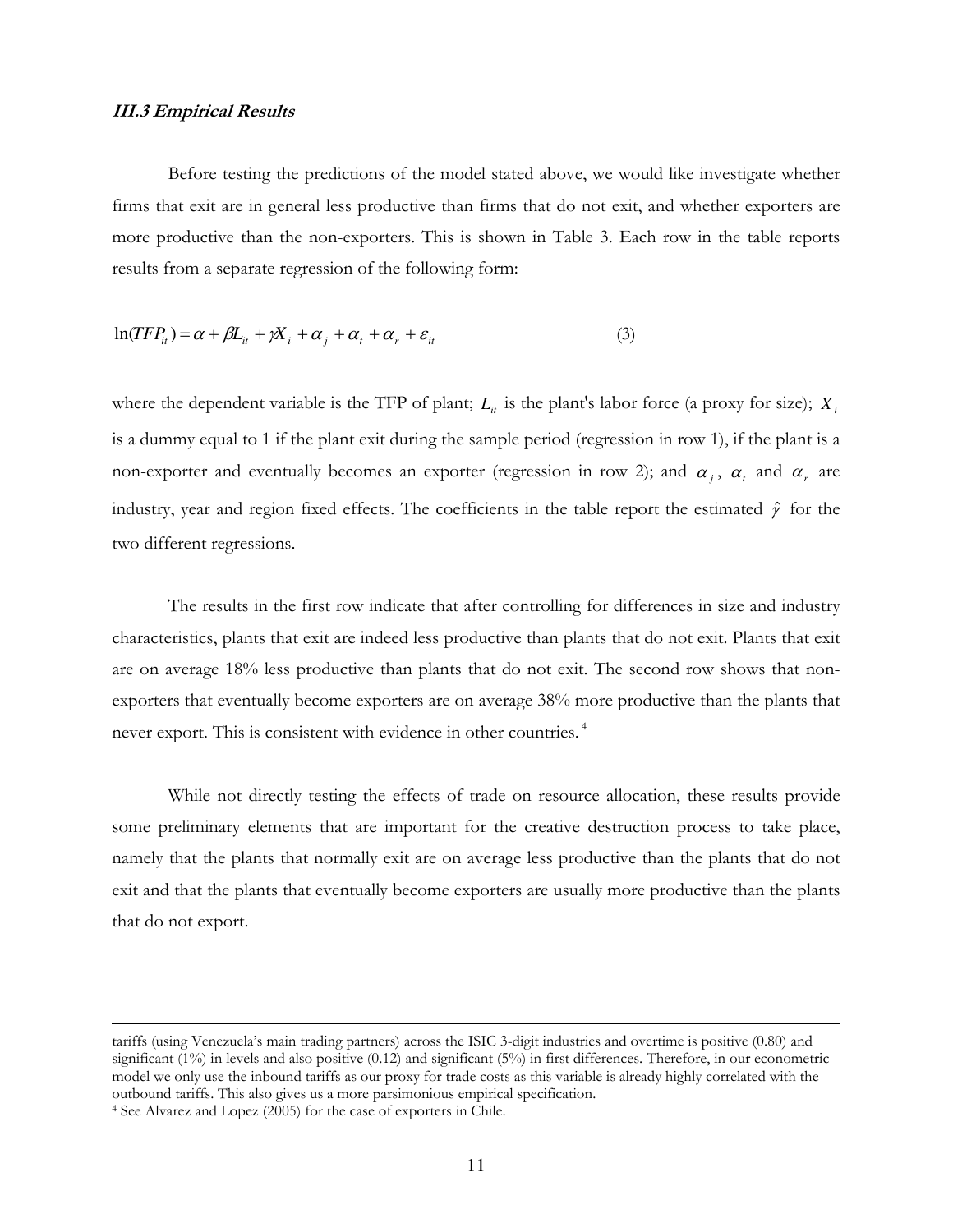#### **III.4 New exporters**

We now investigate the role of microeconomic frictions in the potential reallocative effects of trade. We start with the estimation of equation 1 for the probability of becoming an exporter. Results are reported in Table 4. The first column focuses only on the tariff rate. The second column includes the plant's productivity. According to the theory, the productivity of the plant should be positively associated with the probability of becoming an exporter. In column 3 we include additional plant controls that are assumed to be positively correlated with the probability of exporting: the plant's size (using labor force as a proxy) and its capital intensity. Finally, in column 4 we include the interaction term between the index of microeconomic frictions and the change in trade costs. The interaction explores whether the probability of becoming an exporter when trade costs fall is lower in industries with greater microeconomic frictions.

Except for the labor force, the estimated coefficients for all the plant controls are positive and significant, as expected. The coefficient for the labor force is negative but is not statistically significant. Regarding the effect of the trade cost, the first three regressions show a lack of relationship between the change in the tariff rate and the probability of becoming an exporter. However, this result changes in column 4 after explicitly controlling for the role of microeconomic frictions. In this last regression the coefficient for the change in the tariff rate becomes negative and statistically significant and the coefficient for the interaction term between the change in the tariff rate and the friction index is positive and is also statistically significant. These two results imply that a reduction in trade costs increases the probability of becoming an exporter, but that the effect diminishes with the level of microeconomic frictions. In other words, the larger the microeconomic friction in an industry, the less likely that a firm in that industry will become an exporter when facing a reduction in trade costs.

Figure 1 presents an illustration of this finding. Using the results from the regression in column 4, the figure is constructed as follows: first, we add the marginal effect of the change in the tariff rate with the marginal effect of the interaction term. This is done for each plant. This gives us the overall marginal effect of the change in the tariff rate on the probability of exporting for each plant. Then, we obtain the average marginal effect for each industry by taking the average of the marginal effects of all the plants in that industry.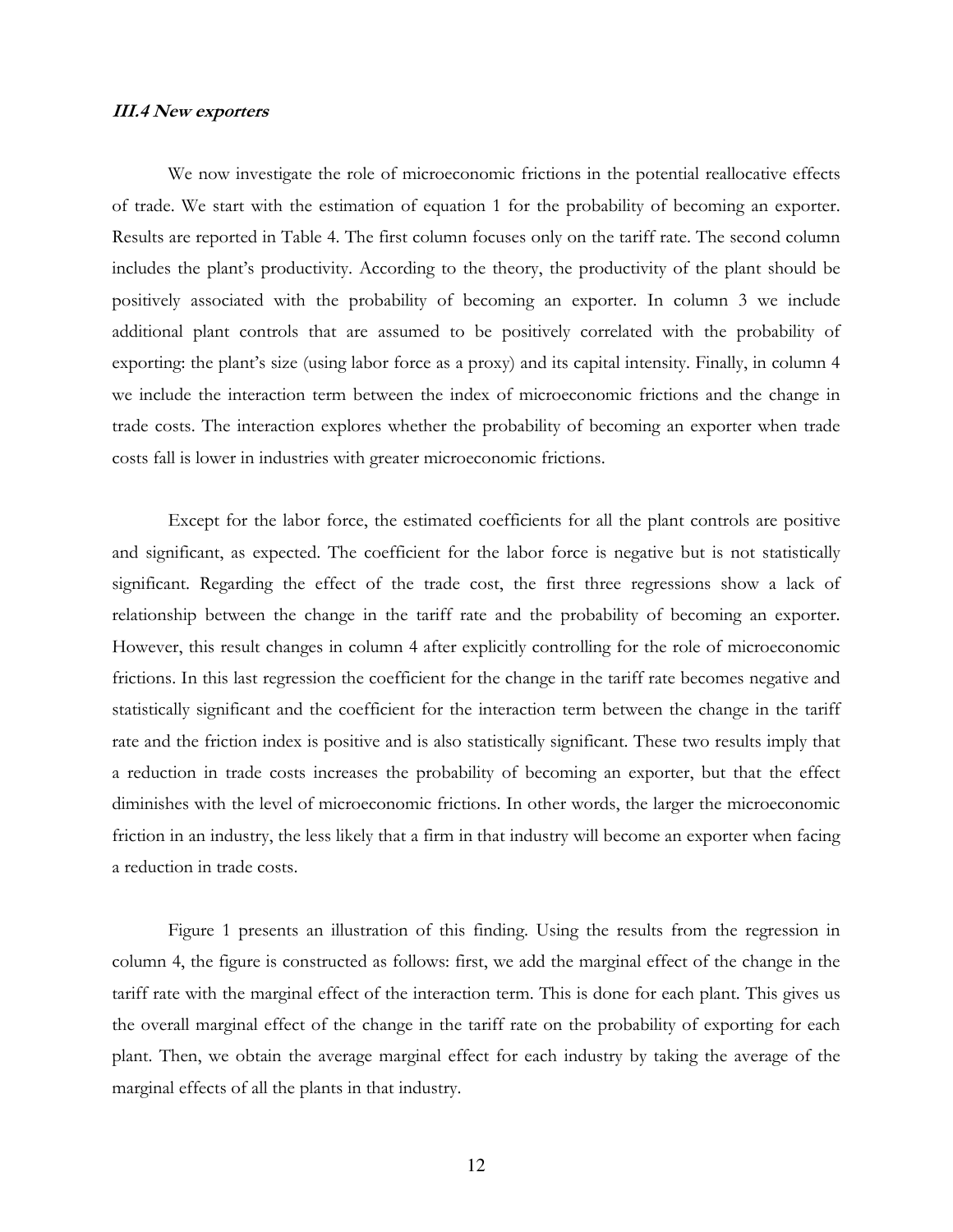The industries are sorted according to their friction index in a way that moving from left to right, the level of friction increases. What the figure shows is that, in general, the positive effect of the reduction in the tariff rate on the likelihood of exporting diminishes with the level of frictions. In other words, plants in industries with low microeconomic frictions tend to have a large probability of becoming an exporter when trade costs fall, but this likelihood decreases as frictions rise. In fact, as the frictions become very large, the probability of becoming an exporter turns negative, meaning that in industries with very large frictions, a smaller number of plants become exporters in the face of falling trade costs than the number of plants that are already servicing foreign markets and stop exporting.

Going back to the regression results presented in column 4, another way to interpret the findings is to think about two forces that are pulling in opposite directions. On the one hand, a reduction in the tariff rate increases the probability of servicing the export market. This force is captured in the regression by the negative (and statistically significant) coefficient of the tariff rate change. On the other hand, the level of friction diminishes the effect of the tariff reduction on the probability of becoming an exporter which is captured by the positive (and statistically significant) coefficient of the interaction term. The overall effect depends on the relative size of these two opposite effects. Note that the regression in column 3 does not control for the level of friction explicitly. Therefore, in this regression these two forces are captured by the coefficient of the tariff rate alone. As shown, the estimated coefficient is not statistically significant. But it would be misleading to conclude from this regression that the reduction in trade costs does not have any effect on the probability of exporting. What regression 4 (and figure 1) is telling us is that a reduction in trade costs indeed has an effect on the probability of exporting as long as the level of microeconomic frictions is not too large. As the level of frictions increase this effect disappears.

The result highlights the notion that the removal of trade costs by itself would not necessarily generate some of the expected effects from trade liberalization if other microeconomic distortions are not tackled as well.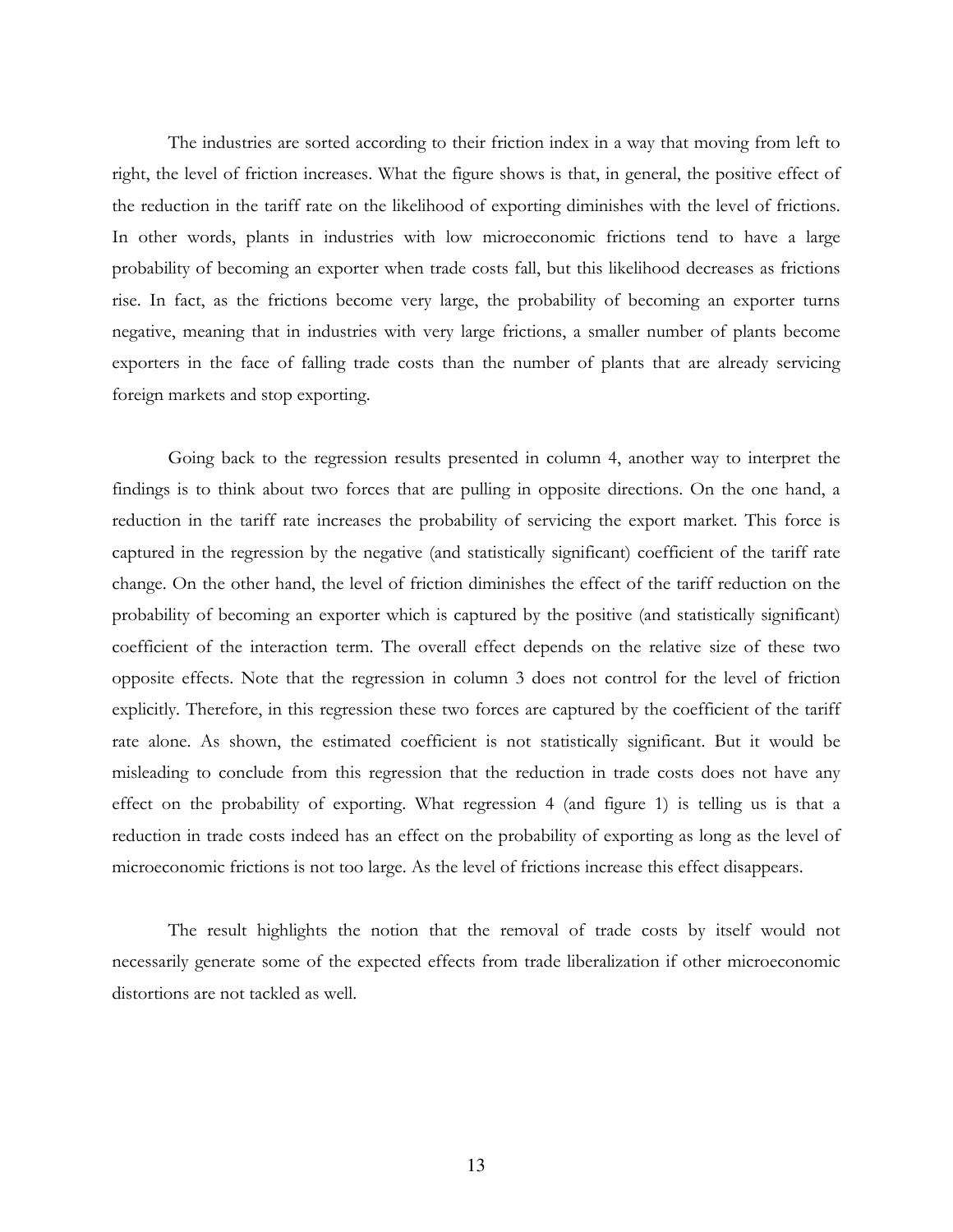#### **III.5 Plant exit**

As mentioned in the theoretical background, the other side of this trade-induced creative destruction process is the exit of the inefficient plants when trade barriers are lowered. Table 5 shows the result of estimating equation 2 with an increasing number of plant controls in each column. Consistent with the theory, we find a negative and statistically significant relationship between the changes in the tariff rate and the probability of exit. Also, the results show that the overall probability of exit decreases with the productivity of the plant.<sup>5</sup> Finally, as shown in column 4, the coefficient for the interaction term between the index of microeconomic frictions and the change in trade costs is positive and statistically significant, meaning that the probability of exit the market with a decline in the tariff rate is smaller in industries with large frictions, as expected.

Figure 2 is equivalent to Figure 1 for the case of the probability of exit. Once again, the general trend is that the increase in the likelihood of exit from a cut in trade costs diminishes with the level of distortions. That is, the larger the microeconomic friction in the industry, the less likely that a firm in that industry will exit the market when is hit by a reduction in trade costs.

The results on new exporters and on plant exit indicate that the trade-induced reallocation of resources across heterogeneous plants is contingent to the level of microeconomic rigidities. In highly distorted industries these trade-induced reallocation effects might only be marginal. The inspection of figures 1 and 2 also suggest that the negative effects of microeconomic frictions on the creative destruction process is more severe at the new exporters channel than at the plant exit channel (the chances of becoming an exporter given a decline in trade costs decrease very quickly as the level of friction rises while the chances of exit the market decrease less rapidly over the same range of frictions).

### **III.6 Robustness Checks**

 $\overline{a}$ 

We re-estimate equations 1 and 2 with a number of modifications to check for the robustness of the results. Essentially, we eliminate extreme values in the covariates to make sure that the results have not been influenced by outliers. Table 6 shows the case for the probit model of

<sup>&</sup>lt;sup>5</sup> Plant exit is also negatively associated with the level of capital intensity but not with its size.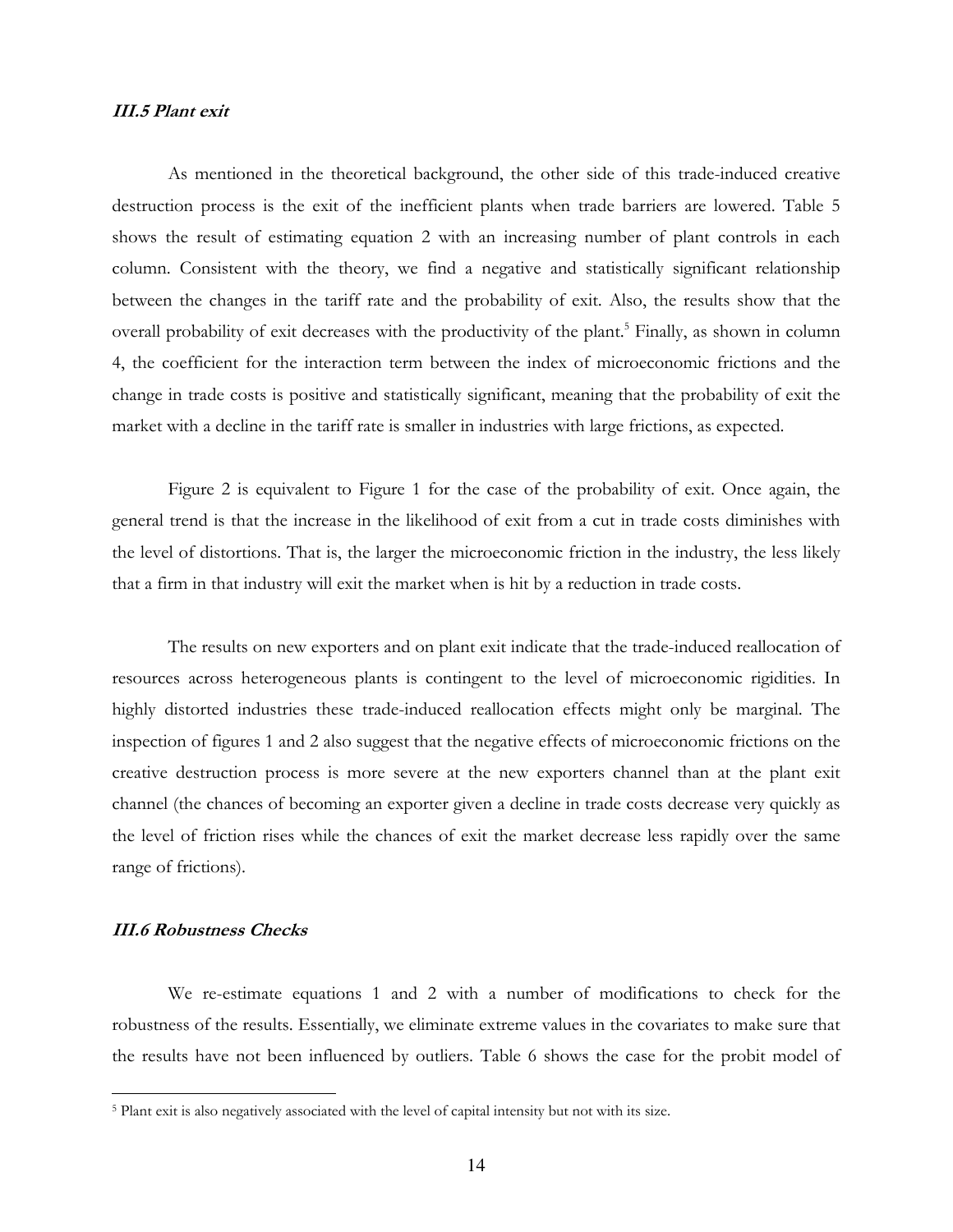exporting. The estimation presented in column 1, for example, excludes all the plants in the industries with the highest and lowest values of the microeconomic friction index. The estimation in column 2 excludes all the plants in the industries with the highest and lowest changes in the tariff rate. The estimation in column 3 excludes all the plants below the bottom 10 percentile and above the top 90 percentile of productivity. While there are some minor changes in some of the coefficients, the estimations in all the three regressions indicate that the results do not change in any significant way.

Similar robustness checks for the probit model on plant exit are presented in Table 7. Once again, while the values of some of the estimated coefficients do change slightly, the general qualitative results hold after all of these modifications. The evidence presented in Tables 6 and 7 corroborates the results shown in Tables 4 and 5 that the market selection effects of trade are attenuated by the presence of microeconomic frictions.

### **IV. Concluding Remarks**

High trade costs tend to distort an efficient allocation of resources by protecting inefficient producers and by limiting the expansion of the efficient ones. A decline in trade costs, then, should promote a more efficient factor reallocation by increasing the likelihood that the inefficient producers exit the market and by allowing the efficient producers to grow through exporting. Microeconomic frictions, however, might prevent this trade-induced reallocative process to take place. This paper presents empirical evidence supporting this argument. Lowering trade costs increases the chances of becoming an exporter if the plant faces a flexible microeconomic environment, but the effect diminishes as the level of frictions increase. Likewise, it is more likely that cuts in trade costs drive inefficient producers out of the market in industries with low levels of frictions than in rigid industries.

The results stress the notion that the removal of trade costs by itself would not necessarily generate many of the expected effects regarding an improved and select market of plants if other microeconomic frictions are not addressed as well.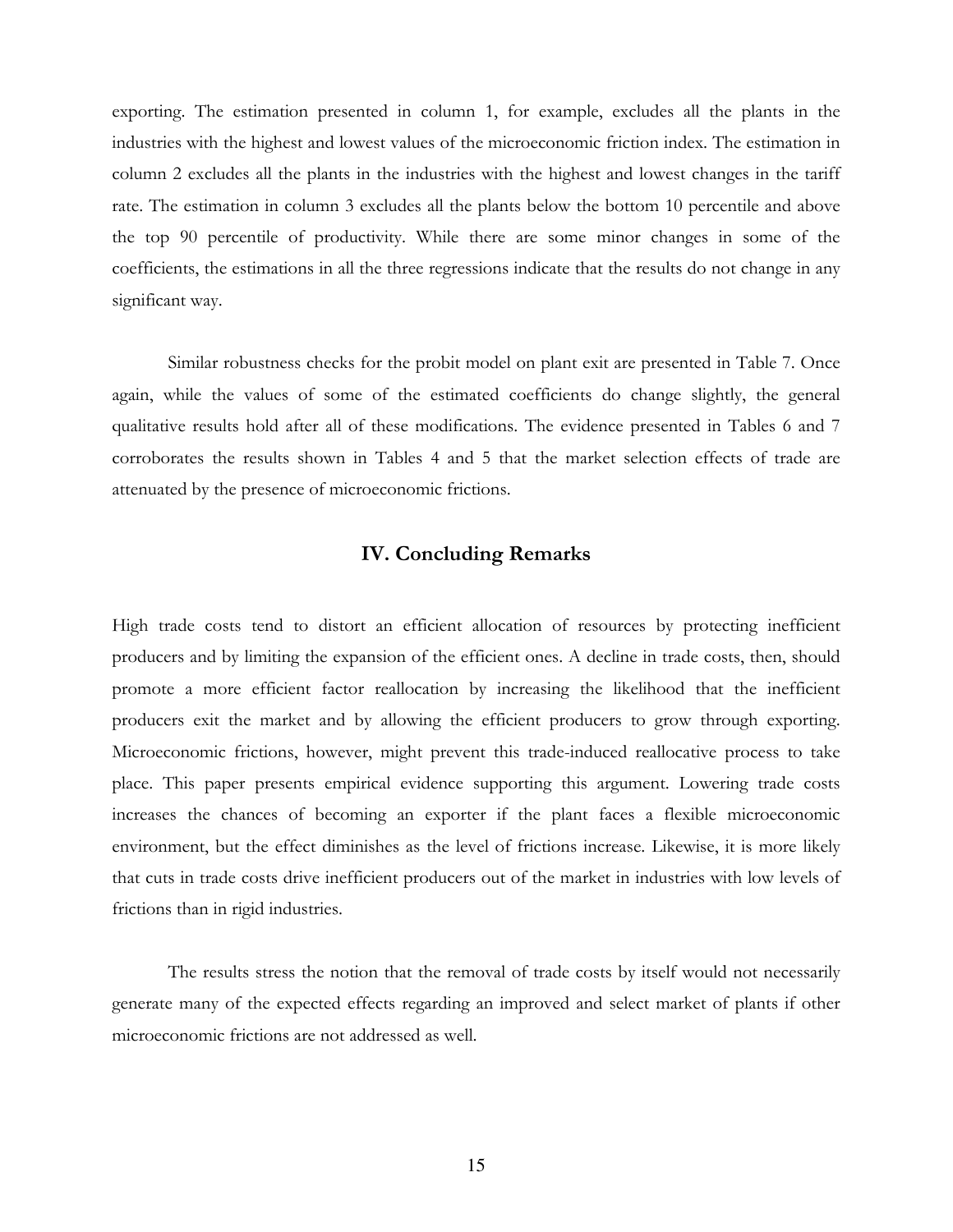# **References**

Aghion, Philippe, and Peter Howitt (1992). "A Model of Growth through Creative Destruction", *Econometrica*, 60:2, pp. 323-51.

Alfaro, Laura, Andrew Charlton and Fabio Kanczuk. (2008). "Plant-Size Distribution and Cross-Country Income Differences" NBER Working Papers 14060, National Bureau of Economic Research.

Alvarez, Roberto, and Ricardo López. (2005). "Exporting and Performance: Evidence from Chilean Plants". *Canadian Journal of Economics*. Vol 38, No.4, pp. 1385-1400.

Aw, B., S., Chung, and M. Roberts (2000). "Productivity and turnover in the export market: microlevel evidence from the Republic of Korea and Taiwan (China), *World Bank Economic Review,* 14, pp. 65-90

Bartelsman, E., J. Haltiwanger, and S. Scarpetta (2004). "Microeconomic Evidence of Creative Destruction in Industrial and Developing Countries," IZA Discussion Papers 1374, Institute for the Study of Labor (IZA)

Ben David, D. (1993). "Equalizing Exchange Trade Liberalization and Income Convergence". *Quarterly Journal of Economics*, 108 (3), 653–679.

Bernard, A. B., Eaton, J., Jensen, J. B., Kortum, S. S. (2003). "Plants and Productivity in International Trade" *American Economic Review* 93 (4), pp. 1268-1290.

Bernard, A. B., and B. Jensen (1999). "Exceptional Exporter Performance: Cause, Effect, or Both?" *Journal of International Economics*, 47(1), pp. 1-25

Bernard, A. B., and B. Jensen (2004). "Exporting and Productivity in the USA", *Oxford Review of Economic Policy*, Vol. 20, No. 3

Bernard, A. B., B. Jensen, J. Bradford and P. Schott (2006). "Trade costs, firms and productivity". *Journal of Monetary Economics* 53, pp. 917-937.

Blyde, Juan, Gonzalo Iberti and Mauricio Mesquita Moreira (2009). "Integration, Resource Reallocation and Productivity: The Cases of Brazil and Chile" Washington, DC: Inter-American Development Bank. Mimeographed document.

Botero, Juan, Simeon Djankov, Rafael La Porta, Florencio Lopez-de-Silanes, and Andrei Shleifer. 2004. "The Regulation of Labor." *Quarterly Journal of Economics* 119 (4), pp. 1339-82.

Caballero, Ricardo and Mohamad Hammour. (1994) "The Cleansing Effect of Recessions" *American Economic Review* 84(5), pp. 1350-1368.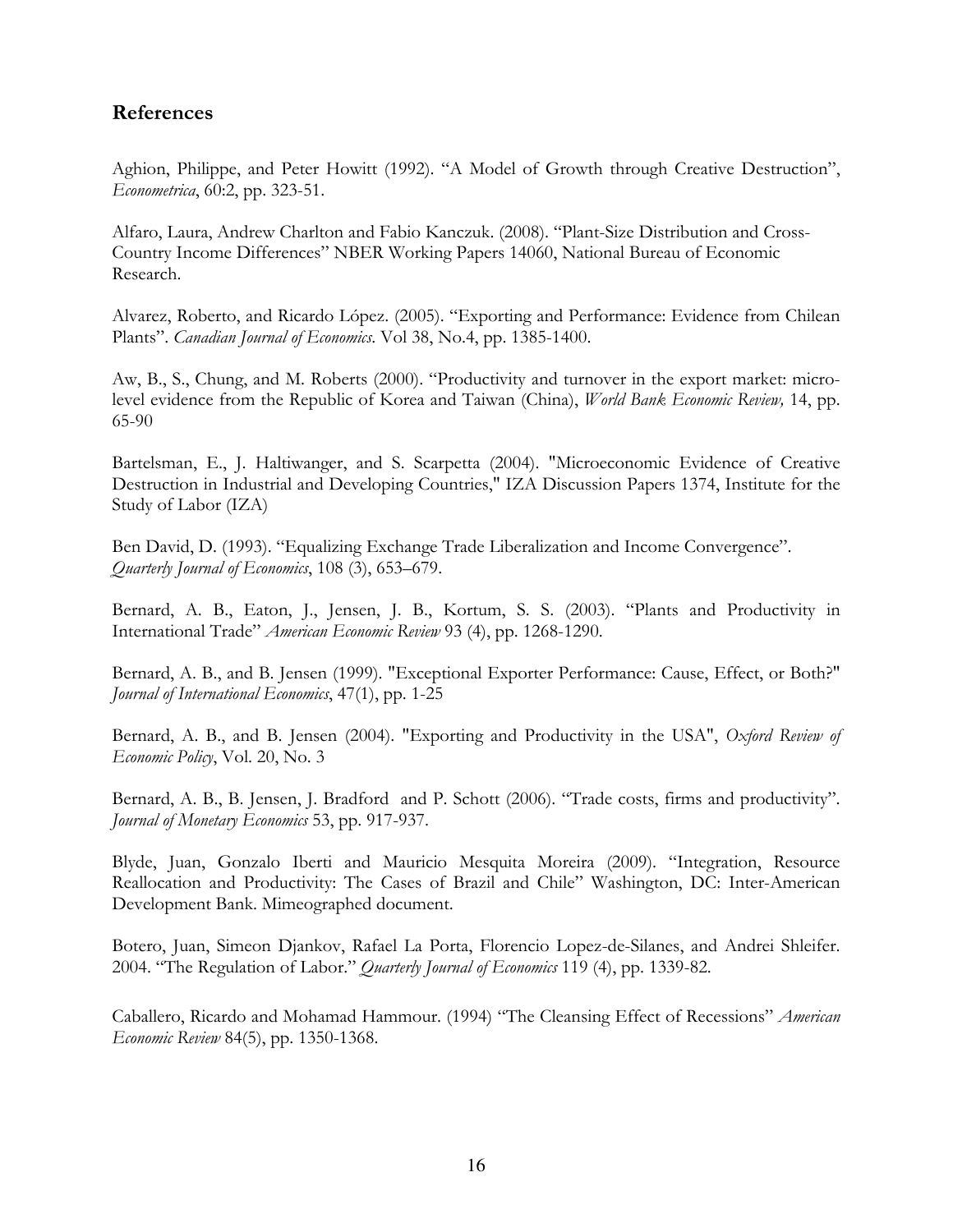Caballero, Ricardo and Mohamad Hammour. (2000) "Creative Destruction and Development: Institutions, Crises, and Restructuring" Annual World Bank Conference on Development Economics, April 2000, pp. 213-241

Caballero, Ricardo, Eduardo Engel and Alejandro Micco. (2004). "Microeconomic Flexibility in Latin America" *Journal Economía Chilena* (*The Chilean Economy*), Central Bank of Chile, Vol 7(2), pp. 5- 26

Clerides, S., S. Lach, and J. Tybout (1998). "Is Learning by Exporting Important? Micro-dynamic Evidence from Colombia, Mexico and Morocco", *Quarterly Journal of Economics*, 113.

Dollar, D. (1992) "Outward-oriented developing countries really do grow more rapidly: evidence from 95 LDCs, 1976–1985". *Economic Development and Cultural Change*, 40 (3), 523–544. April.

EIU (2008). *Country Commerce, Venezuela*. The Economist Intelligence Unit. New York, NY.

Eslava, M., J. Haltiwanger, A. Kugler, and M. Kugler (2009) "Trade Reforms and Market Selection: Evidence from Manufacturing Plants in Colombia", NBER working Paper 14935.

Eslava, M., Haltiwanger, J., A. Kugler, and M. Kugler (2004) "The Effects of Structural Reforms on Productivity and Profitability Enhancing Reallocation: Evidence from Colombia", *Journal of Development Economics*, Vol. 75, No. 2.

Fernandes, Ana. 2007. "Trade Policy, Trade Volumes and Plant Level Productivity in Colombian Manufacturing Industries". *Journal of International Economics*. Vol 71, No 1: 52-71

Frankel, J., Romer, P. (1999) "Does trade cause growth?" *American Economic Review*, 89 (3), 379–399. June.

Freund, C. and B. Bolaky (2008) "Trade, Regulations and Income", *Journal of Development Economics*. Vol 87, pp. 309-321.

Harrison, Ann (1994). "Productivity, Imperfect Competition and Trade Reform: Theory and Evidence" *Journal of International Economics*, 36.

Heckman, James, and Carmen Pagés. 2004. "Introduction to Law and Employment: Lessons from Latin America and the Caribbean." In *Law and Employment: Lessons from Latin America and the Caribbean*  eds. J. Heckman and C. Pagés. Chicago: National Bureau of Economic Research and University of Chicago Press.

Hsieh, Chang-Tai, Klenow, Peter J. 2009, "Misallocation and Manufacturing Productivity in China and India," *Quarterly Journal of Economics*, (forthcoming).

Kambourov, Gueorgui. 2009, "Labor Market Regulation and the Sectoral Reallocation of Workers: The Case of Trade Reforms" *The Review of Economic Studies*, 76, 1321-1358.

Levinsohn, James and Petrin, Ariel (2003). "Estimating production functions using imputs to control for unobservables" *Review of Economics Studies* 70, 317-341.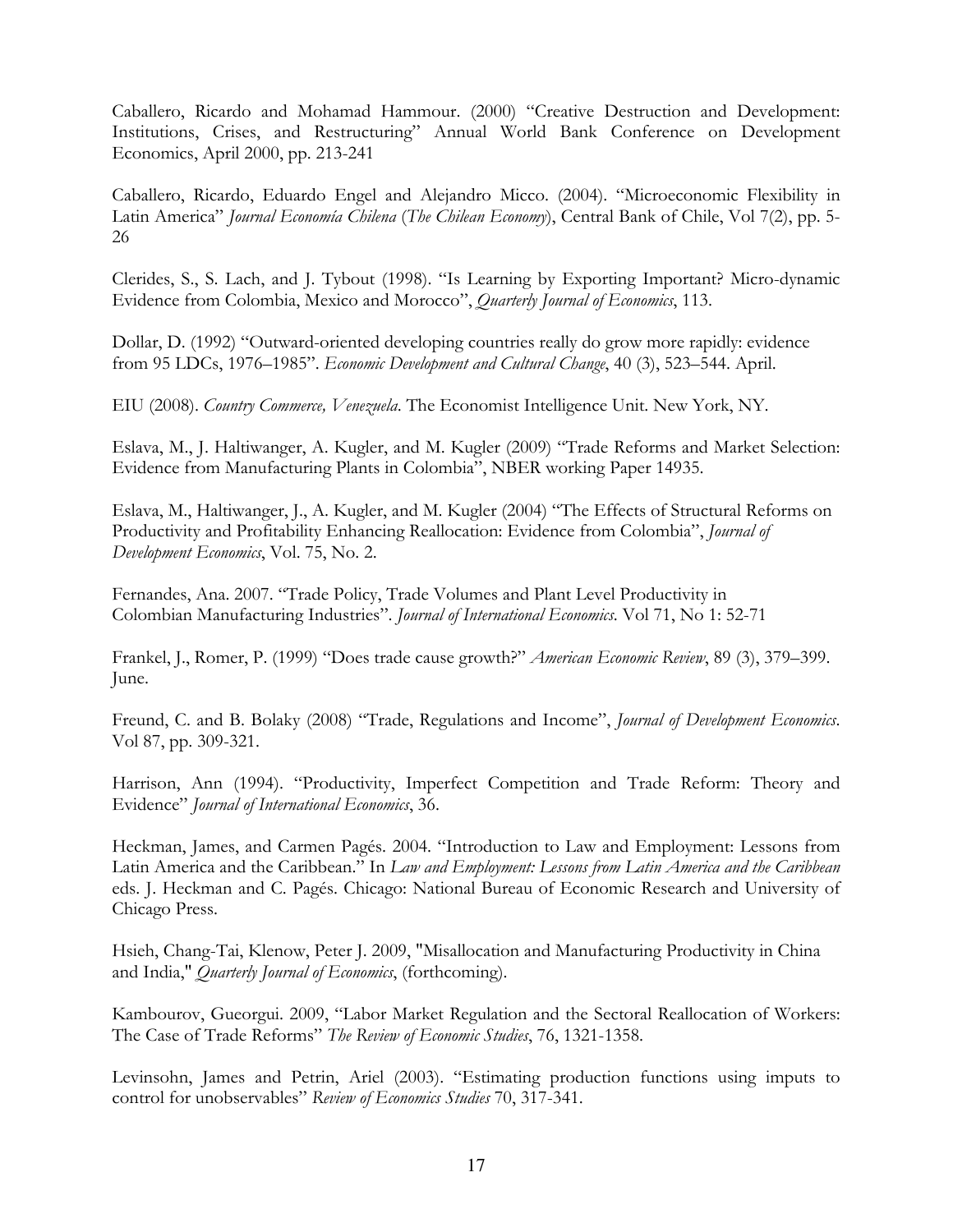Melitz, M.J. (2003) "The impact of trade on intra-industry reallocations and aggregate industry productivity" *Econometrica* 71, 1695-1725

Nicita, A. and M. Ollarreaga (2006) "Trade, Production and Protection 1976-2004", World Bank document.

Pavcnik, N. (2002). "Trade Liberalization, Exit, and Productivity Improvements: Evidence from Chilean Plants" *Review of Economic Studies*, 69

Restuccia, D. and R. Rogerson (2008) "Policy Distortions and Aggregate Productivity with Heterogeneous Establishments," *Review of Economic Dynamics*, Volume 11 (4).

Rodríguez, F. and Dani Rodrik (2001) "Trade policy and economic growth: a skeptic's guide to the cross-national evidence". In: Bernanke, Ben, Rogoff, Kenneth S. (Eds.), Macroeconomics Annual 2000. MIT Press for NBER.

Rodrik, D., Subramanian, A., and Trebbi, F. (2004). "Institutional rule: the primacy of institutions over geography and integration in economic development" *Journal of Economic Growth*, 9 (2), 131– 165.

Sachs, J.D., and Warner, A. (1995) "Economic reform and the process of global integration". *Brookings Papers on Economic Activity* 1–118.

Segerstrom, P.S., Anant, T., and Dinopoulos, E. (1990) "A Schumpeterian Model of the Product Life Cycle" *American Economic Review* 80, pp. 1077-1092.

Wacziarg, R., and Welch, K.H., 2003. "Trade liberalization and growth: new evidence". NBER Working Paper 10152.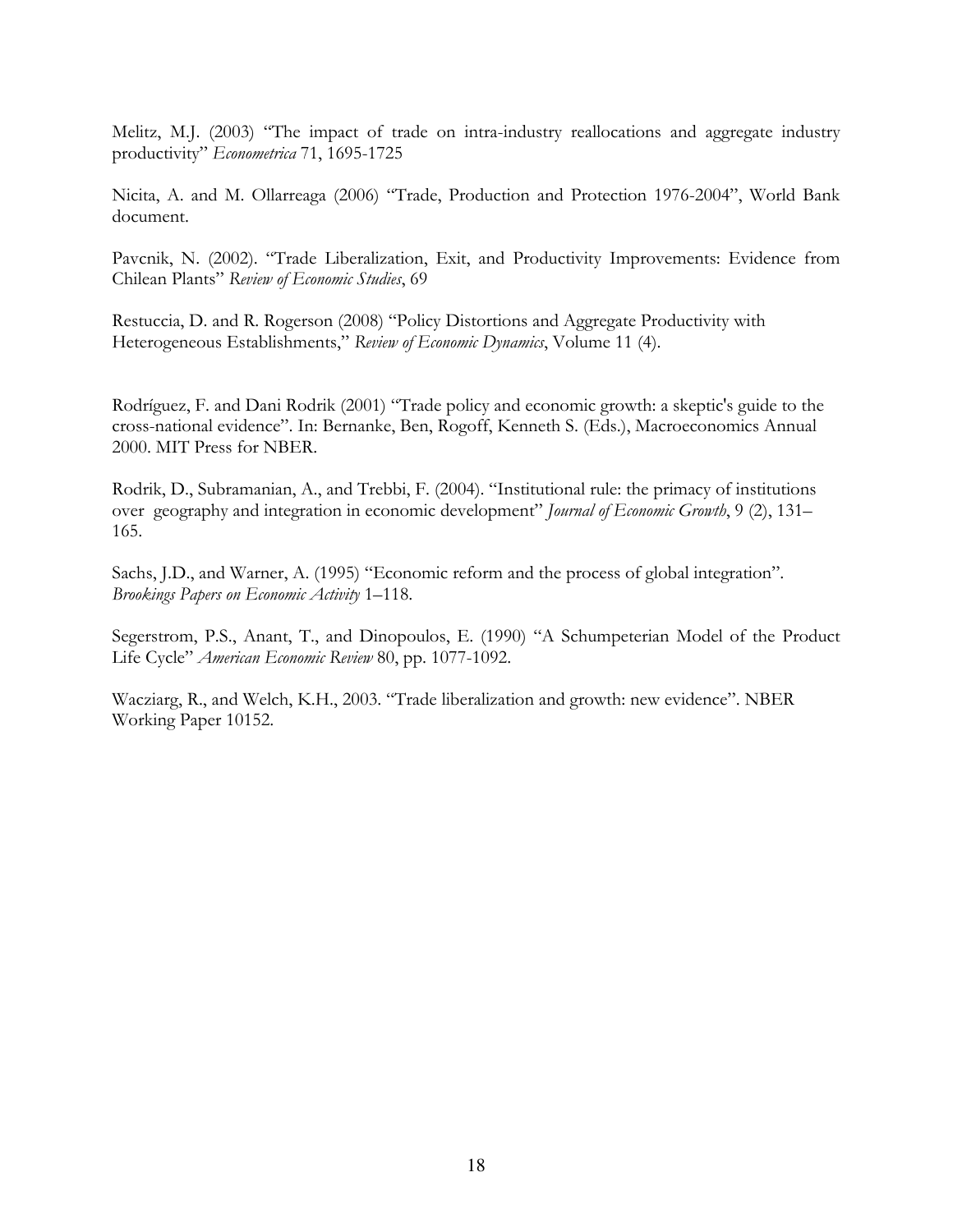#### **Table 1: Summary Statistics**

| Variable                         | Mean | <b>Std Dev</b> |
|----------------------------------|------|----------------|
| Labor                            | 5.37 | 0.82           |
| Capital / Labor                  | 6.81 | 1.40           |
| <b>Total Factor Productivity</b> | 6.26 | 1.19           |
| <b>Exit Rate</b>                 | 0.05 | 0.02           |
| <b>Entry to Export Rate</b>      | 0.07 | 0.02           |
| No of observations               | 6431 |                |

Notes: The table reports means and standard deviations of the log of labor, the log of the capitallabor ratio, the log of TFP, the exit rate and the entry into the export market rate. The exit rate is the number of plants that reported positive production in period t but not in period t+1 divided by the total number of plants in period t. The entry into the export market rate is the number of plants that reported positive exports in period t but not in period t-1 divided by the number of plants that do not export in period t.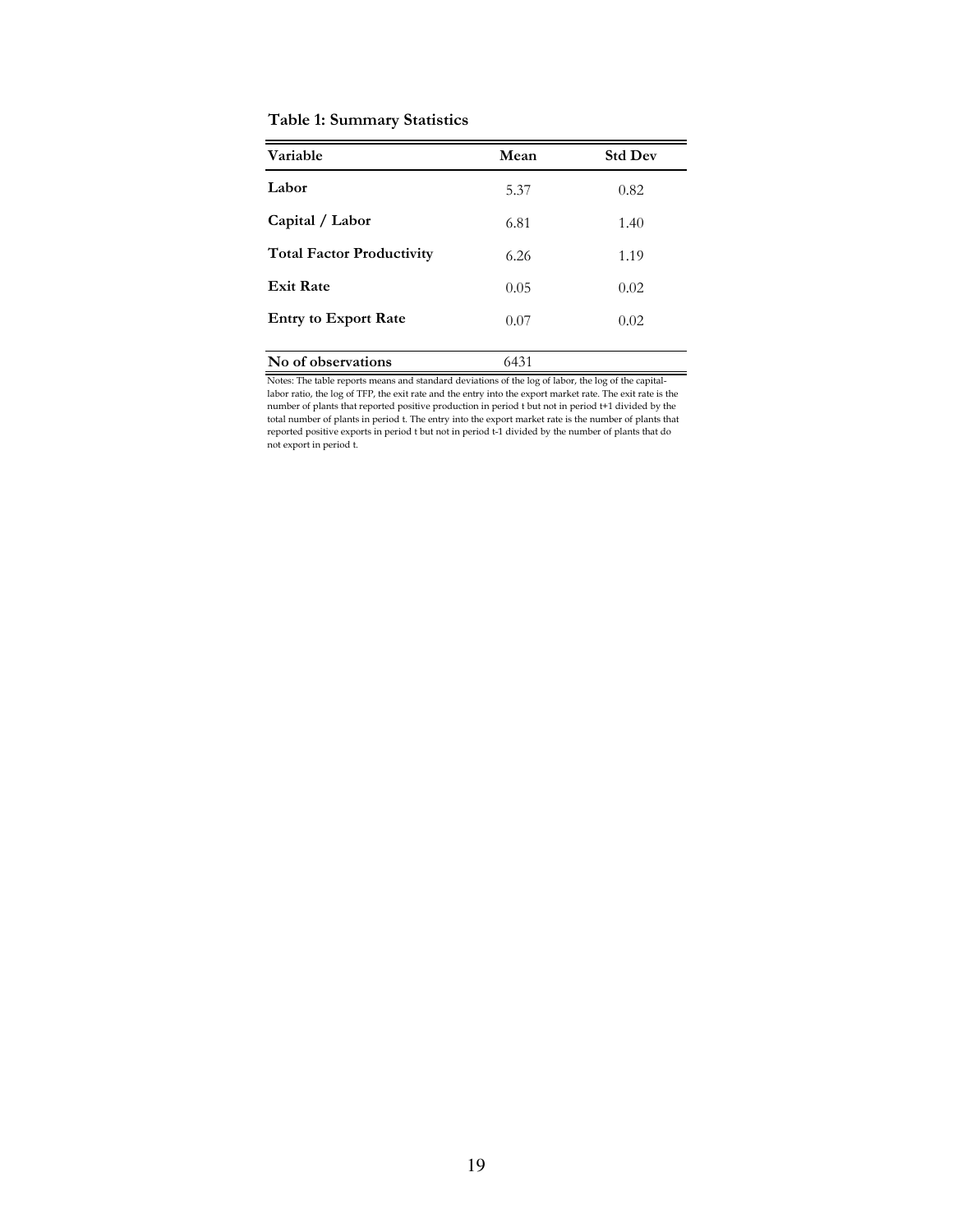| Industry |                                           | Tariffs (%)<br>Microeconomic |      |      |      |
|----------|-------------------------------------------|------------------------------|------|------|------|
|          |                                           | frictions index              | 1995 | 2000 | 2004 |
| 311      | Food manufacturing                        | 2.242                        | 14.3 | 18.8 | 13.9 |
| 312      | Prepared animal feeds & food products nec | 1.919                        | 14.1 | 18.6 | 13.7 |
| 313      | <b>Beverages</b>                          | 1.388                        | 17.0 | 18.7 | 18.6 |
| 314      | Tobacco                                   | 1.384                        | 19.9 | 20.0 | 18.0 |
| 321      | Textiles                                  | 1.327                        | 11.5 | 17.8 | 16.2 |
| 322      | Wearing, apparel                          | 1.243                        | 13.5 | 19.8 | 19.5 |
| 323      | Leather products                          | 1.412                        | 9.1  | 17.4 | 16.0 |
| 324      | Footwear                                  | 1.163                        | 14.7 | 20.0 | 19.5 |
| 331      | Wood products                             | 1.640                        | 8.7  | 13.9 | 13.6 |
| 332      | Furniture                                 | 1.608                        | 15.3 | 19.2 | 16.8 |
| 341      | Paper and products                        | 1.635                        | 7.8  | 9.9  | 7.9  |
| 342      | Printing and publishing                   | 1.731                        | 12.6 | 6.9  | 7.1  |
| 351      | Industrial chemicals                      | 1.669                        | 8.8  | 7.8  | 7.1  |
| 352      | Other chemicals                           | 2.332                        | 9.0  | 11.1 | 8.8  |
| 355      | Rubber products                           | 1.557                        | 11.5 | 13.5 | 13.1 |
| 356      | Plastic products                          | 1.395                        | 15.1 | 18.4 | 16.7 |
| 361      | Pottery, china, earthenware               | 1.498                        | 10.7 | 17.6 | 13.7 |
| 362      | Glass and products                        | 1.364                        | 12.4 | 14.3 | 12.4 |
| 369      | Other non-metallic mineral products       | 1.468                        | 12.7 | 13.9 | 12.5 |
| 371      | Iron and steel                            | 1.667                        | 10.9 | 11.9 | 9.5  |
| 372      | Non-ferrous metals                        | 1.806                        | 5.1  | 9.8  | 6.0  |
| 381      | Fabricated metal products                 | 1.629                        | 13.7 | 15.4 | 13.8 |
| 382      | Machinery, except electrical              | 1.435                        | 10.9 | 9.2  | 8.7  |
| 383      | Machinery, electric                       | 1.676                        | 13.8 | 10.6 | 9.1  |
| 384      | Transport equipment                       | 1.642                        | 16.1 | 24.6 | 21.0 |
| 385      | Professional and scientific equipment     | 1.744                        | 11.9 | 7.9  | 7.4  |
| 390      | Other manufactured products               | 1.615                        | 17.0 | 17.9 | 14.7 |
| Average  |                                           | 1.60                         | 12.5 | 15.0 | 13.2 |
|          | <b>Standard deviation</b>                 | 3.3                          | 3.3  | 4.8  | 4.5  |

| Table 2: Microeconomic frictions index and ad valorem tariffs by three-digit ISIC industry |  |  |  |  |
|--------------------------------------------------------------------------------------------|--|--|--|--|
|--------------------------------------------------------------------------------------------|--|--|--|--|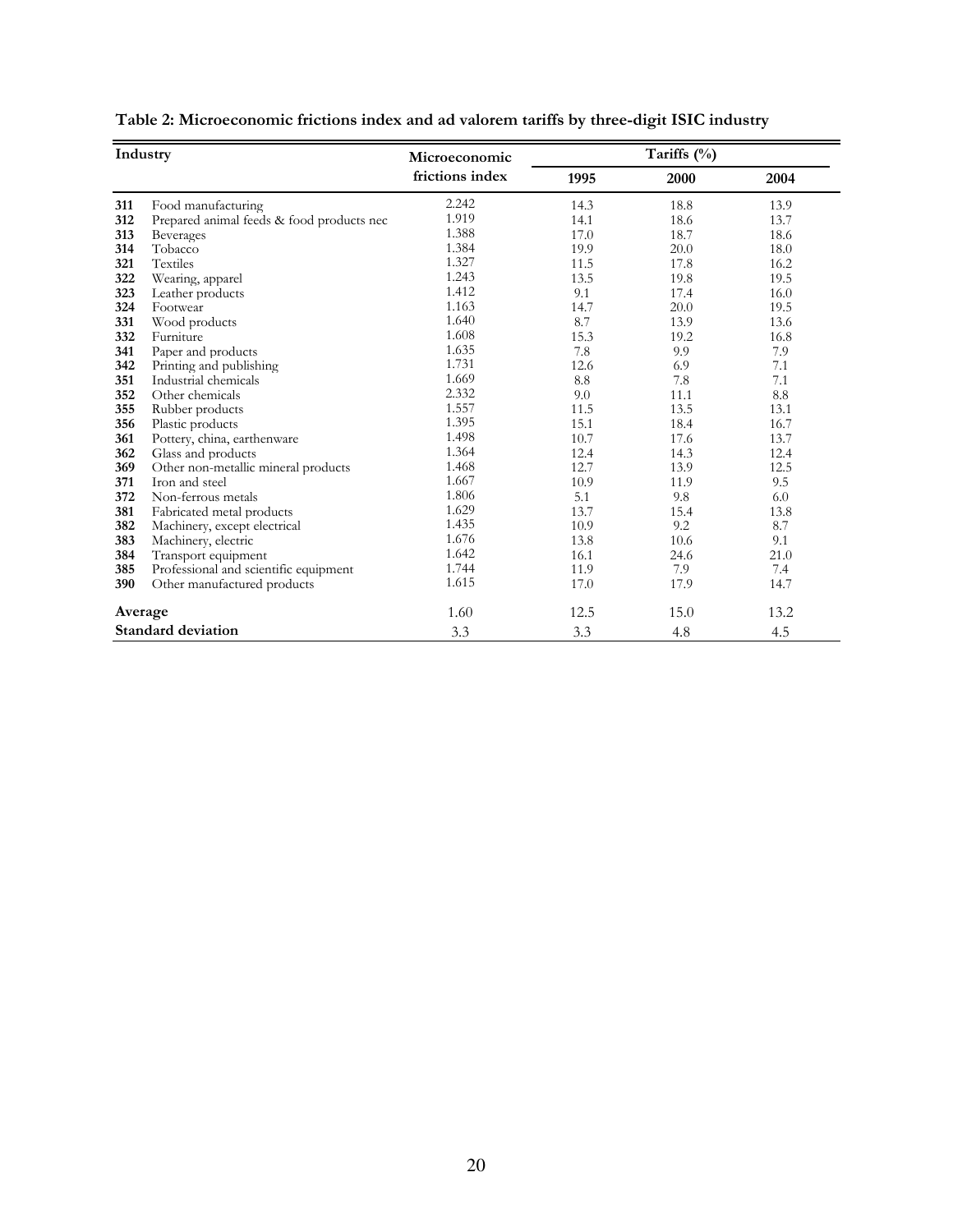| Table 5. Avenage plant TIT Telative to comparator group |                         |  |  |
|---------------------------------------------------------|-------------------------|--|--|
| Plants that exit / plants do not exit                   | $-0.180***$<br>(0.0373) |  |  |
| New exporters / Non-exporters                           | $0.376***$              |  |  |
|                                                         | (0.0346)                |  |  |

**Table 3: Average plant TFP relative to comparator group**

Notes: Plant-level regression results. Dependent variable is the plant's TFP. Regressors include the plant's size (Labor), year, industry and location fixed effects, and a dummy equal to 1 if the plant exit during the sample period (regression in row 1) or if the plant is a non-exporter and eventually becomes an exporter (regression in row 2). Coefficients in the table report results for this dummy variable on the two different regressions

 $\stackrel{\text{\tiny{***}}}{\text{\tiny{***}}}$  ;  $\stackrel{\text{\tiny{**}}}{\text{\tiny{}}}$  ;  $\stackrel{\text{\tiny{**}}}{\text{\tiny{}}}$  significant at the 1%, 5% and 10% level respectively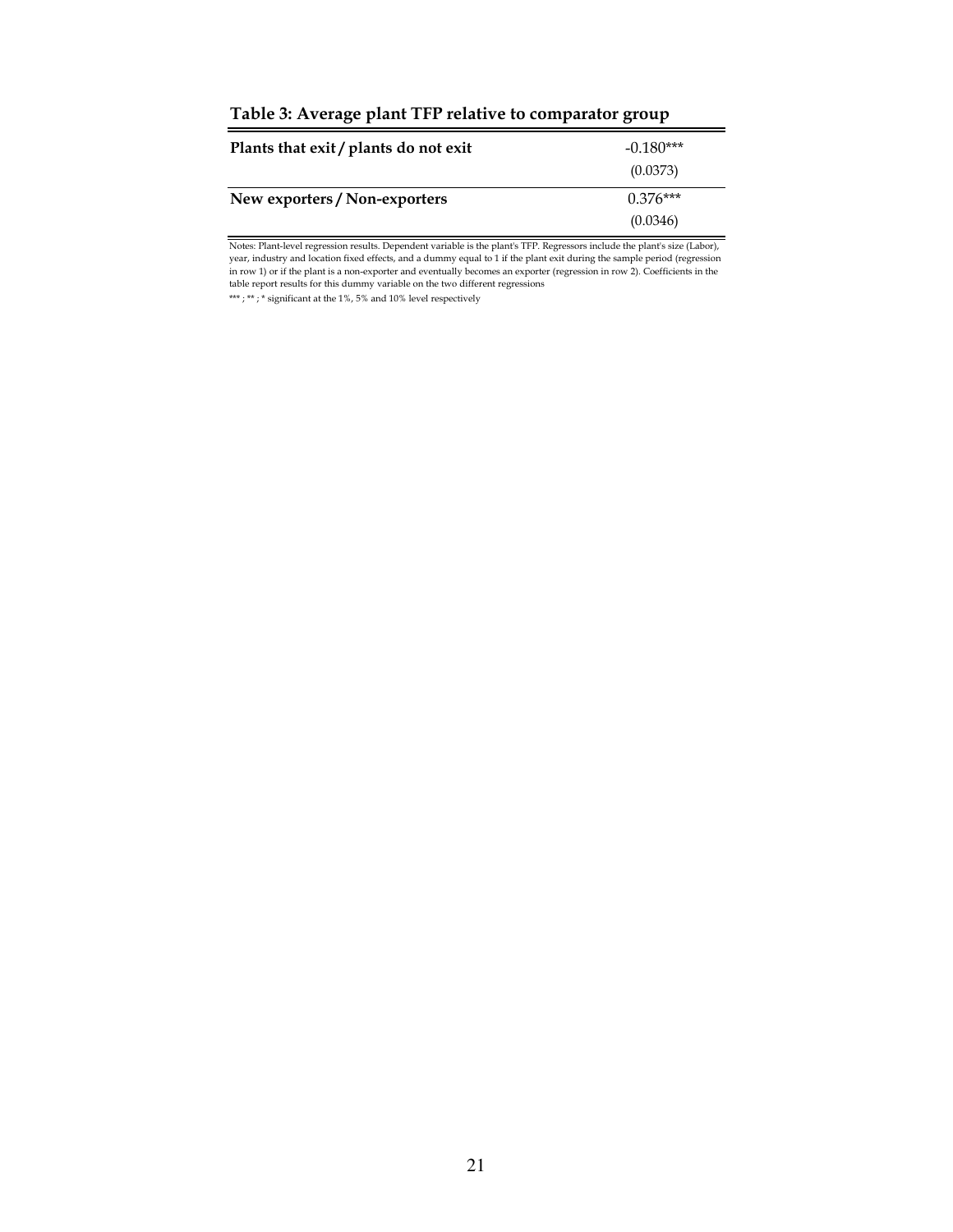| <b>Regressor</b>                  | Probit   | Probit      | Probit      | Probit      |
|-----------------------------------|----------|-------------|-------------|-------------|
|                                   | (1)      | (2)         | (3)         | (4)         |
| Change in tariff                  | 0.0146   | 0.0071      | 0.0042      | $-0.1874**$ |
|                                   | (0.0269) | (0.0268)    | (0.0262)    | (0.0916)    |
| Productivity                      |          | $0.0071***$ | $0.0056**$  | $0.0055**$  |
|                                   |          | (0.0025)    | (0.0025)    | (0.0026)    |
| Labor                             |          |             | $-0.0013$   | $-0.0011$   |
|                                   |          |             | (0.0041)    | (0.0042)    |
| Capital / Labor                   |          |             | $0.0094***$ | $0.0094***$ |
|                                   |          |             | (0.0019)    | (0.0019)    |
| Change in tariff x friction index |          |             |             | $0.1111**$  |
|                                   |          |             |             | (0.0502)    |
| <b>Industry fixed effects</b>     | Yes      | Yes         | Yes         | Yes         |
| Year fixed effects                | Yes      | Yes         | Yes         | Yes         |
|                                   | Yes      | Yes         | Yes         | Yes         |
| <b>Region fixed effects</b>       |          |             |             |             |
| <b>Observations</b>               | 5403     | 5306        | 5306        | 5306        |
| Pseudo R2                         | 0.04     | 0.04        | 0.05        | 0.05        |

# **Table 4: Probability of entering the export market**

Notes: Plant-level probit regression results. Numbers are average marginal effects. Robust standard errors adjusted for clustering at the three-digit ISIC<br>level in parentheses. Industry fixed effects are also at the three-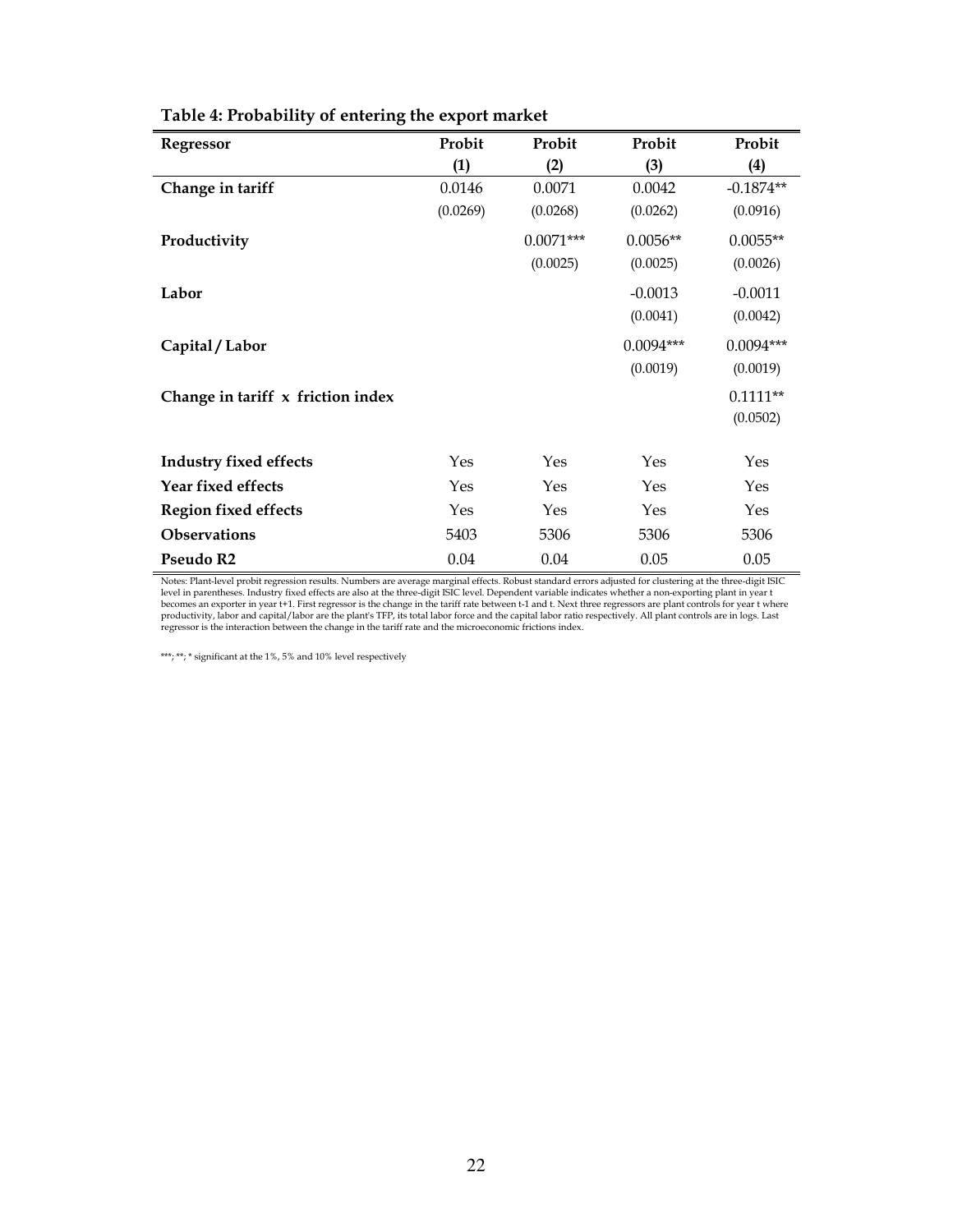| Regressor                         | Probit      | Probit      | Probit      | Probit       |
|-----------------------------------|-------------|-------------|-------------|--------------|
|                                   | (1)         | (2)         | (3)         | (4)          |
| Change in tariff                  | $0.1104***$ | $0.1044***$ | $0.1034***$ | $-0.4255**$  |
|                                   | (0.0399)    | (0.0381)    | (0.0384)    | (0.1855)     |
| Productivity                      |             | $0.0132***$ | $0.0127***$ | $-0.0127***$ |
|                                   |             | (0.0033)    | (0.0033)    | (0.0033)     |
| Labor                             |             |             | $-0.0012$   | $-0.0011$    |
|                                   |             |             | (0.0038)    | (0.0038)     |
| Capital / Labor                   |             |             | $-0.0056**$ | $-0.0057**$  |
|                                   |             |             | (0.0022)    | (0.0022)     |
| Change in tariff x friction index |             |             |             | $0.1874*$    |
|                                   |             |             |             | (0.1111)     |
| <b>Industry fixed effects</b>     | Yes         | Yes         | Yes         | Yes          |
|                                   |             |             |             |              |
| Year fixed effects                | Yes         | Yes         | Yes         | Yes          |
| <b>Region fixed effects</b>       | Yes         | Yes         | Yes         | Yes          |
| <b>Observations</b>               | 4826        | 4750        | 4750        | 4750         |
| Pseudo R2                         | 0.08        | 0.09        | 0.09        | 0.09         |

# **Table 5: Probability of exit**

Notes: Plant-level probit regression results. Numbers are average marginal effects. Robust standard errors adjusted for clustering at the three-digit ISIC<br>level in parentheses. Industry fixed effects are also at the three-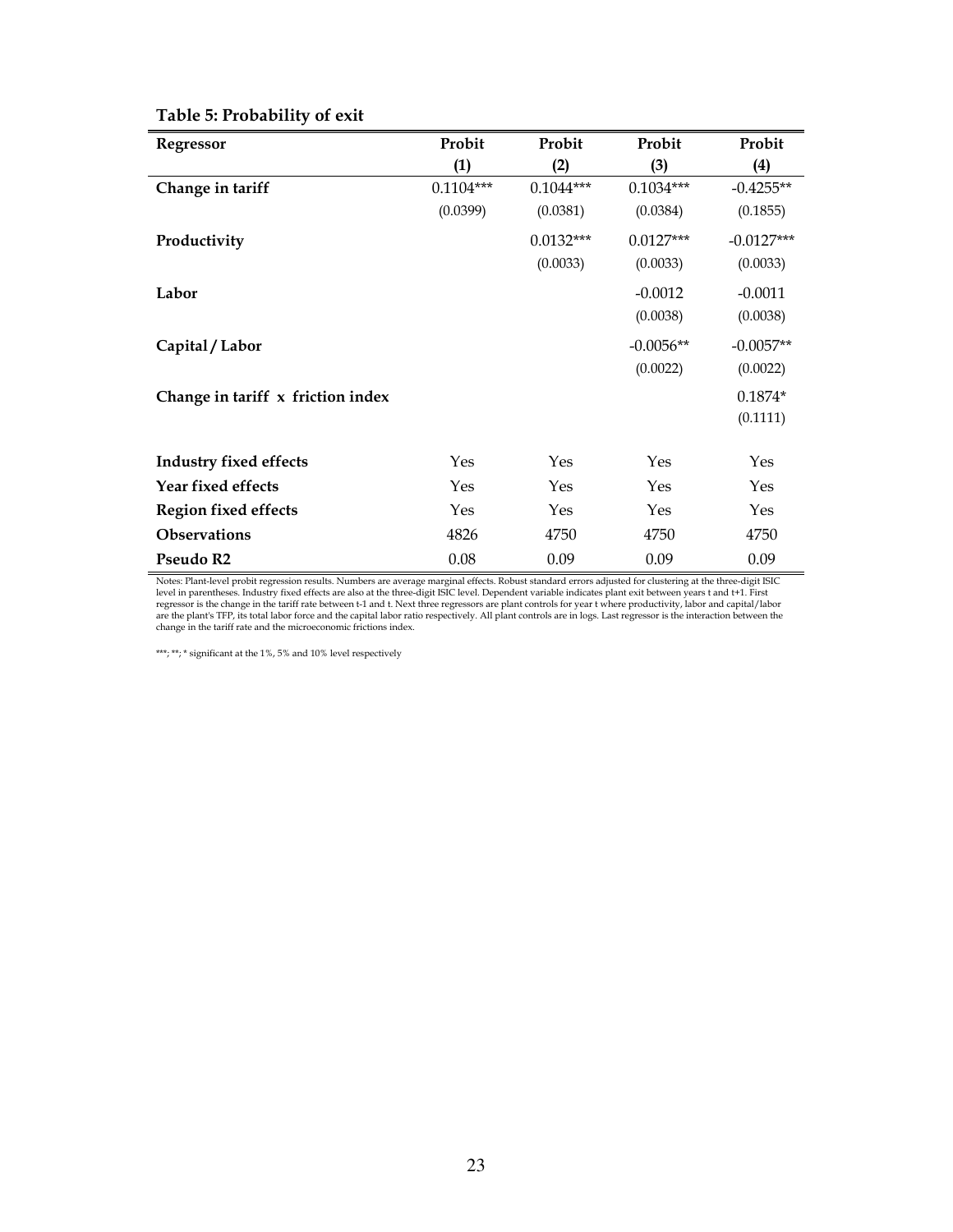| Regressor                         | Plants in industries<br>with highest and lowest<br>friction indices<br>excluded | Plants in industries<br>with highest and lowest<br>changes in tariffs<br>excluded | Plants below bottom 10<br>percentile and above<br>top 90 percentile in TFP<br>excluded |  |
|-----------------------------------|---------------------------------------------------------------------------------|-----------------------------------------------------------------------------------|----------------------------------------------------------------------------------------|--|
|                                   | (1)                                                                             | (2)                                                                               | (3)                                                                                    |  |
| Change in tariff                  | $-0.2151**$                                                                     | $-0.2109**$                                                                       | $-0.2302**$                                                                            |  |
|                                   | (0.0943)                                                                        | (0.1015)                                                                          | (0.1026)                                                                               |  |
| Productivity                      | 0.0038                                                                          | $0.0046*$                                                                         | 0.0021                                                                                 |  |
|                                   | (0.0024)                                                                        | (0.0026)                                                                          | (0.0040)                                                                               |  |
| Labor                             | $-0.0014$                                                                       | $-0.0017$                                                                         | $-0.0039$                                                                              |  |
|                                   | (0.0046)                                                                        | (0.0044)                                                                          | (0.0048)                                                                               |  |
| Capital / Labor                   | $0.0094***$                                                                     | $0.0101***$                                                                       | $0.0096***$                                                                            |  |
|                                   | (0.0021)                                                                        | (0.0019)                                                                          | (0.0023)                                                                               |  |
| Change in tariff x friction index | $0.1277**$                                                                      | $0.1209**$                                                                        | $0.1459***$                                                                            |  |
|                                   | (0.0506)                                                                        | (0.0554)                                                                          | (0.0546)                                                                               |  |
| <b>Industry fixed effects</b>     | Yes                                                                             | Yes                                                                               | Yes                                                                                    |  |
| Year fixed effects                | Yes                                                                             | Yes                                                                               | Yes                                                                                    |  |
| <b>Region fixed effects</b>       | Yes                                                                             | Yes                                                                               | Yes                                                                                    |  |
| <b>Observations</b>               | 4700                                                                            | 5032                                                                              | 4181                                                                                   |  |
| Pseudo R2                         | 0.06                                                                            | 0.05                                                                              | 0.06                                                                                   |  |

# **Table 6: Robustness checks, probability of entering the export market**

Notes: Regression in column 1 excludes all the plants in the industries with the highest and lowest values in the microeconomic frictions index. Regression in column 2 excludes all the<br>plants in the industries with the hig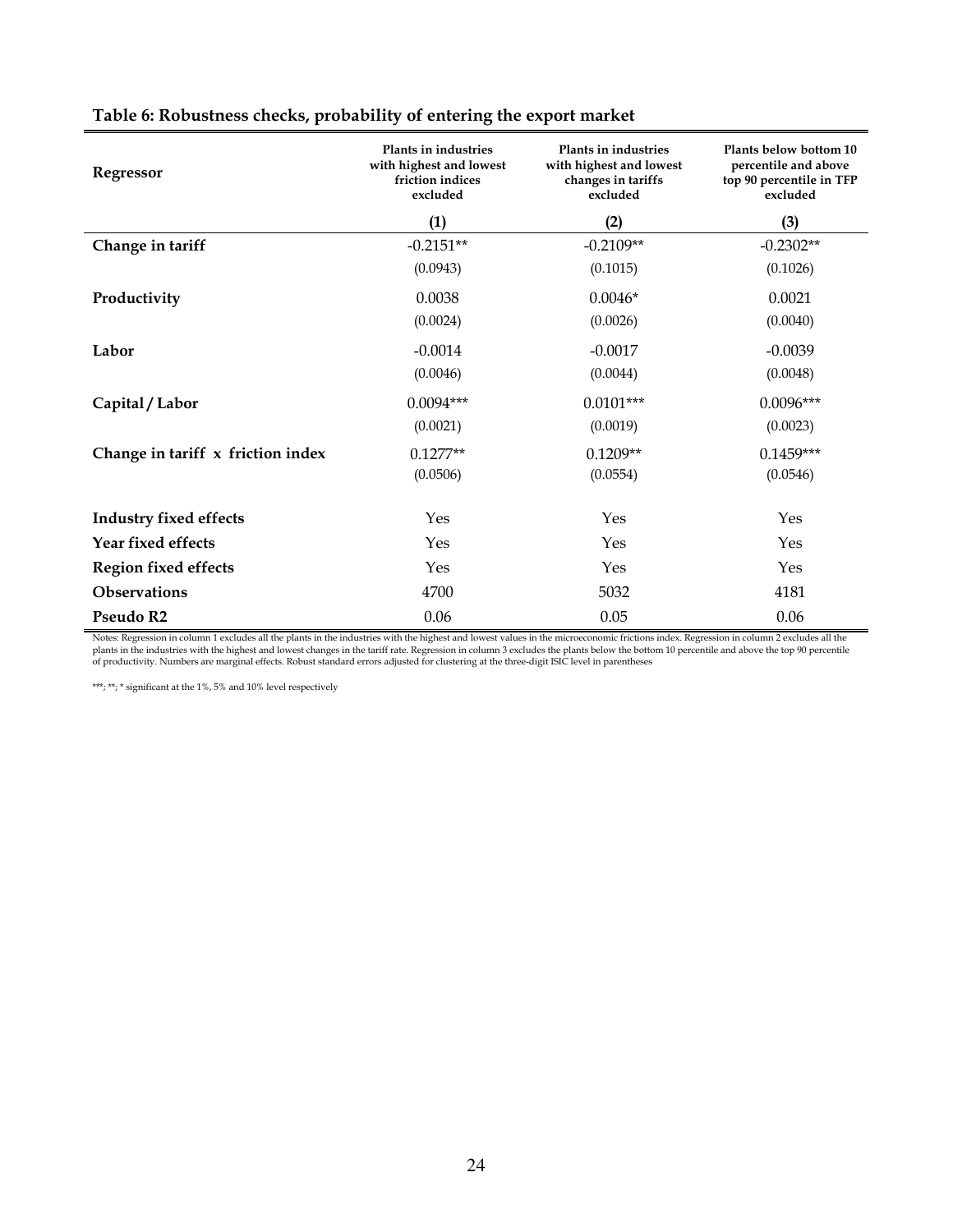| Regressor                         | Plants in industries<br>with highest and lowest<br>friction indices<br>excluded | Plants in industries<br>with highest and lowest<br>changes in tariffs<br>excluded | Plants below bottom 10<br>percentile and above<br>top 90 percentile in TFP<br>excluded |
|-----------------------------------|---------------------------------------------------------------------------------|-----------------------------------------------------------------------------------|----------------------------------------------------------------------------------------|
|                                   | (1)                                                                             | (2)                                                                               | (3)                                                                                    |
| Change in tariff                  | $-0.3028**$                                                                     | $-0.3925**$                                                                       | $-0.5324***$                                                                           |
|                                   | (0.1485)                                                                        | (0.1918)                                                                          | (0.1652)                                                                               |
| Productivity                      | $-0.0131***$                                                                    | $-0.0132***$                                                                      | $-0.0167**$                                                                            |
|                                   | (0.0038)                                                                        | (0.0034)                                                                          | (0.0066)                                                                               |
| Labor                             | $-0.0031$                                                                       | $-0.0010$                                                                         | 0.0003                                                                                 |
|                                   | (0.0038)                                                                        | (0.0039)                                                                          | (0.0043)                                                                               |
| Capital / Labor                   | $-0.0040*$                                                                      | $-0.0065**$                                                                       | $-0.0010$                                                                              |
|                                   | (0.0022)                                                                        | (0.0022)                                                                          | (0.0032)                                                                               |
| Change in tariff x friction index | 0.1146                                                                          | $0.2039*$                                                                         | $0.2519**$                                                                             |
|                                   | (0.0892)                                                                        | (0.1235)                                                                          | (0.1005)                                                                               |
| <b>Industry fixed effects</b>     | Yes                                                                             | Yes                                                                               | Yes                                                                                    |
| Year fixed effects                | Yes                                                                             | Yes                                                                               | Yes                                                                                    |
|                                   |                                                                                 |                                                                                   |                                                                                        |
| <b>Region fixed effects</b>       | Yes                                                                             | Yes                                                                               | Yes                                                                                    |
| <b>Observations</b>               | 4209                                                                            | 4508                                                                              | 3692                                                                                   |
| Pseudo R2                         | 0.1026                                                                          | 0.09                                                                              | 0.09                                                                                   |

# **Table 7: Robustness checks, probability of exit**

Notes: Regression in column 1 excludes all the plants in the industries with the highest and lowest values in the microeconomic frictions index. Regression in column 2 excludes all the<br>plants in the industries with the hig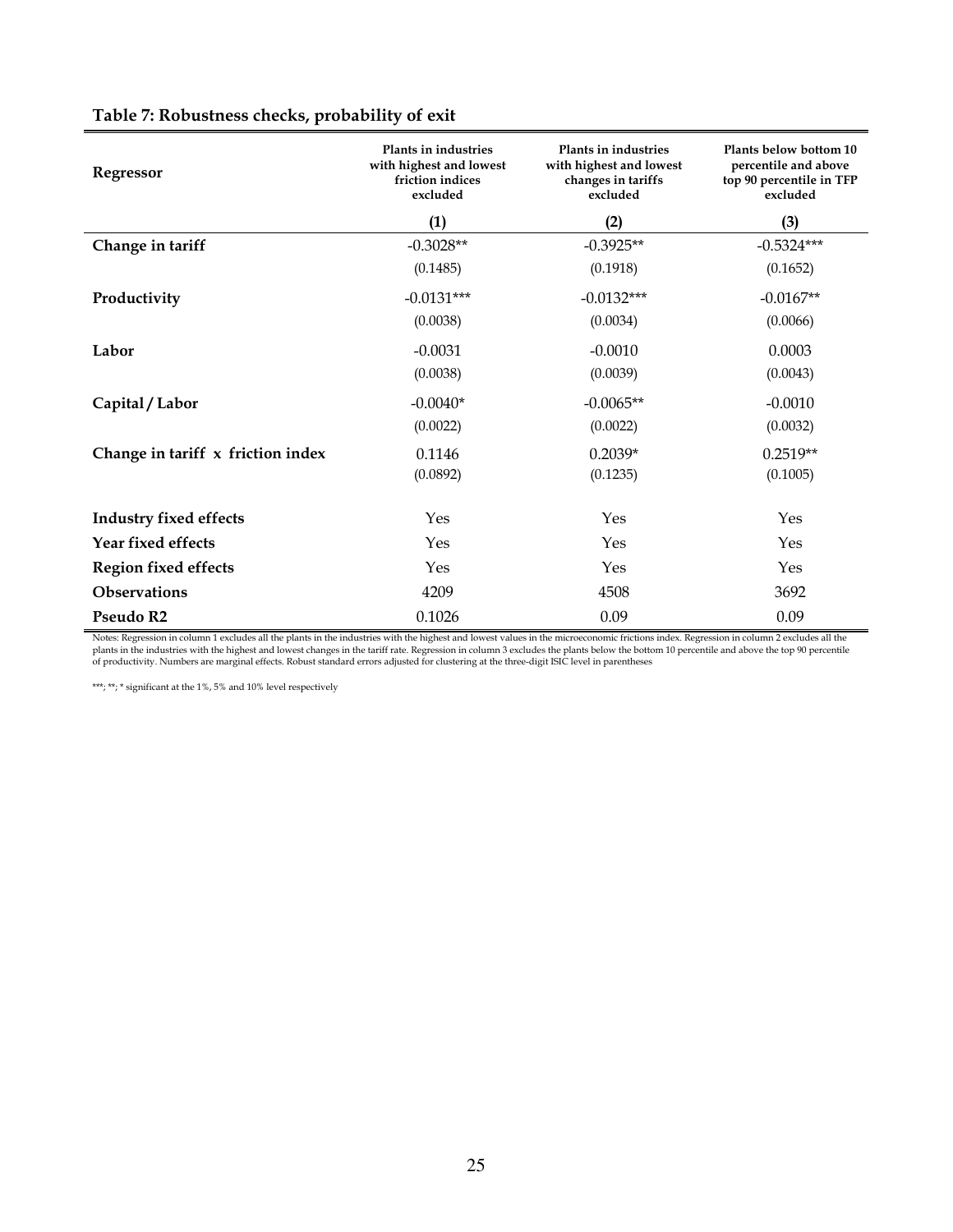**Figure 1: Average marginal effect of a reduction in the tariff rate on the probability of exporting at different levels of microeconomic frictions**



*Note*: the figure shows the average marinal effect per industry calculated as the average of the marginal effects of all the plants in that industry. The marginal effects are obtained from the estimated probit model in Table 5, column 4. See text for details regarding the microeconomic frictions index.